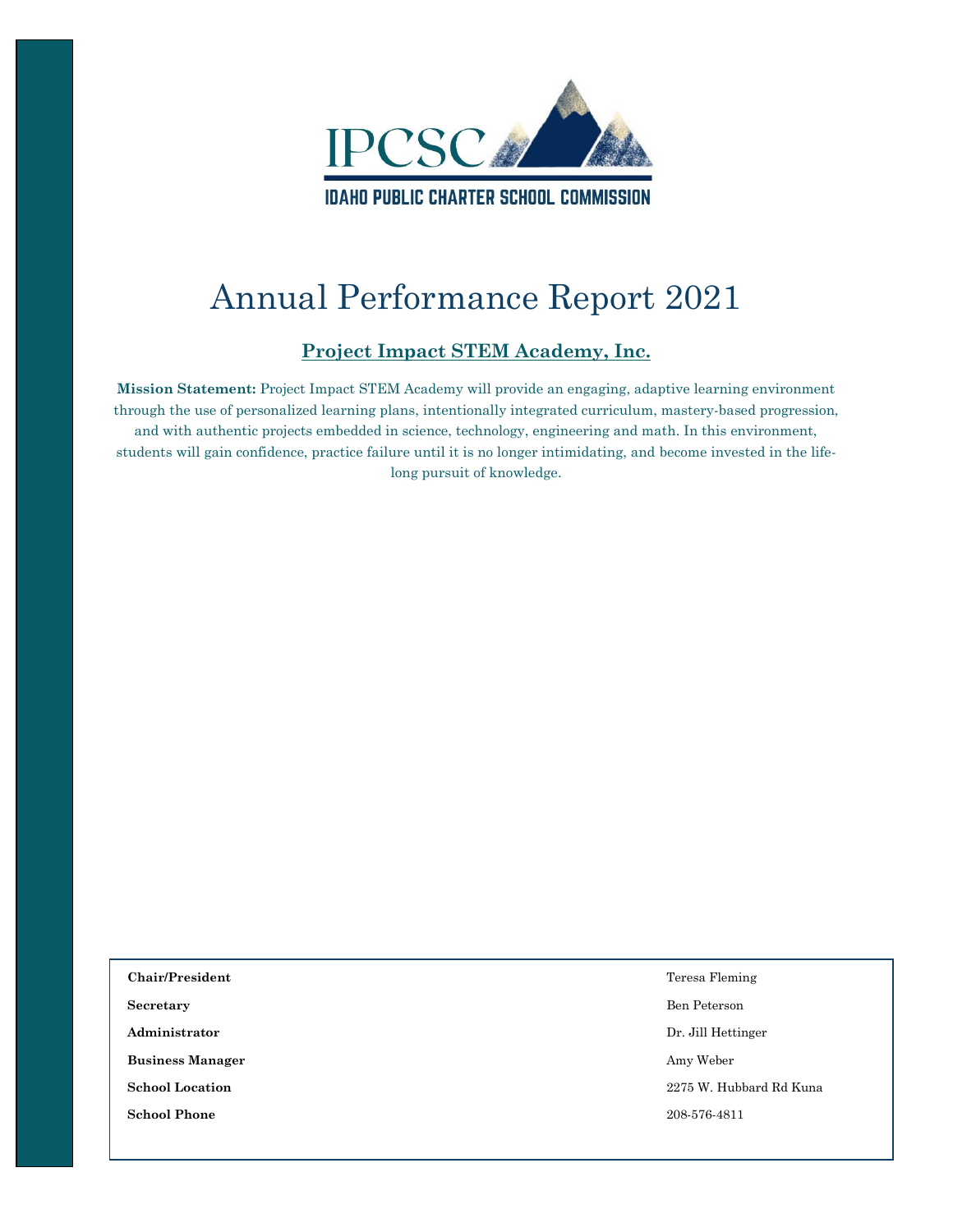# **Table of Contents**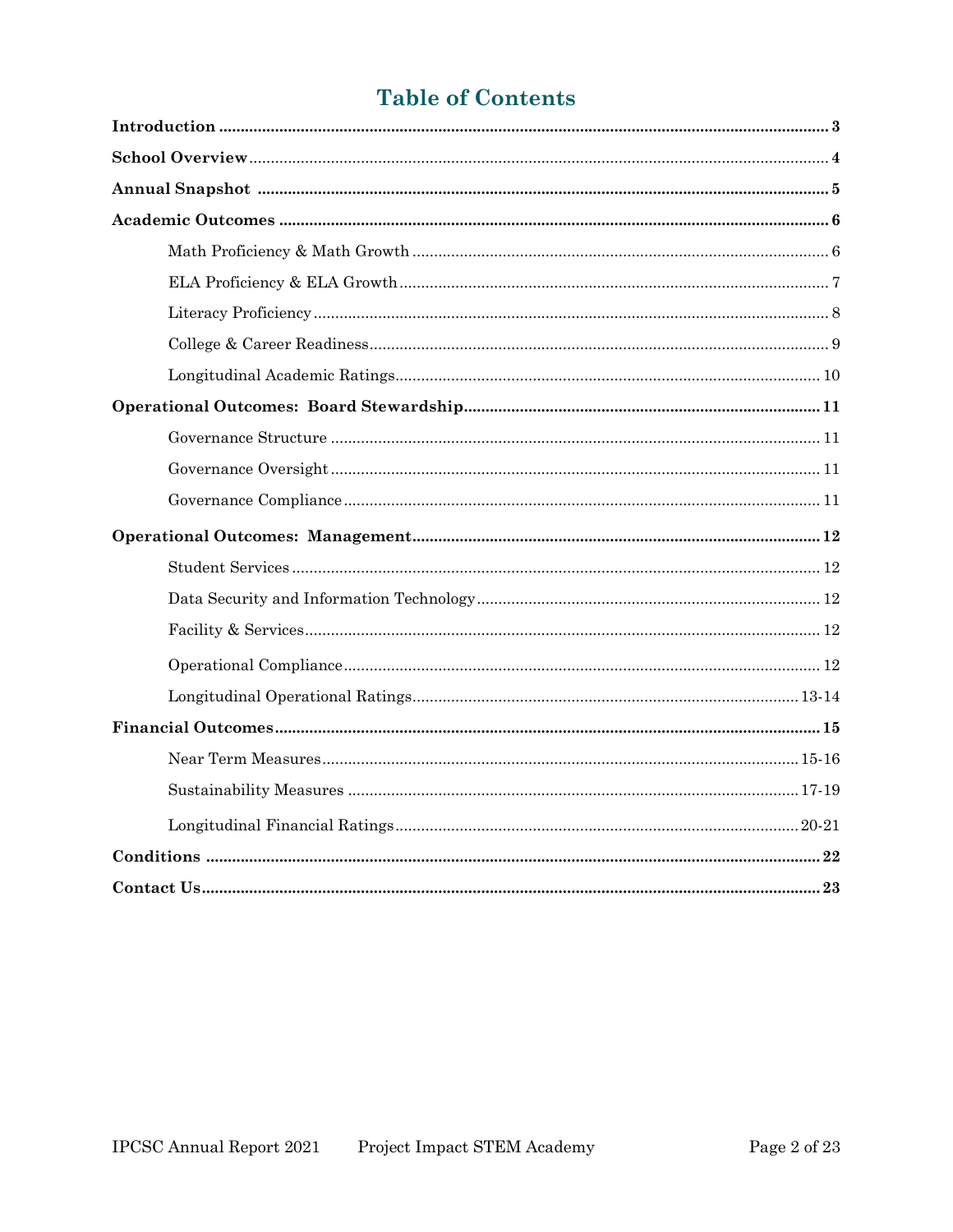# Introduction

Charter schools in Idaho operate on 5-year terms as defined in a Performance Certificate executed between the school's board and its authorizer. In addition, Idaho law requires that every certificate includes a framework describing the expectations the school must meet in order to earn a next operational term. It also requires that charter school authorizer's complete performance reports for the schools they oversee each year. The annual performance report serves the following purposes:

- 1. To provide transparent information about charter school quality to the public;
- 2. To ensure charter school boards have access to clear expectations and;
- 3. To inform mid-term authorizing decisions.

This report reflects how the school's outcomes during the most recently completed school year measure up against the expectations established in the framework. At the end of each 5-year term, the authorizer reviews the school's annual reports and financial data to inform its decision to renew, conditionally renew, or non-renew, the school for a subsequent term.

Each measure included in the IPCSC's framework has a meets standard benchmark. A school that meets standard on all measures at the end of its current operational term is guaranteed an unconditional renewal. A school that does not meet standard on at least one measure at the end of its current operational term may be conditionally renewed or nonrenewed. Because the outcomes on this report inform high-stakes decisions, schools are encouraged to use this information to support their strategic planning efforts each year.

COVID-19 NOTE: Please note that due to the COVID-19 pandemic, the IPCSC has suspended ratings (exceeds, meets, etc.) on academic and financial measures for the FY21 report. All outcomes are included in this report; however, outcomes are not rated.

Project Impact STEM Academy Performance Certificate: Pi STEM [Performance Certificate](https://chartercommission.idaho.gov/resources/project-impact-stem-academy-performance-certificate-2018-2023/) Performance Framework: [IPCSC Performance Framework](https://chartercommission.idaho.gov/resources/performance-framework/) Current Term: 2018-2023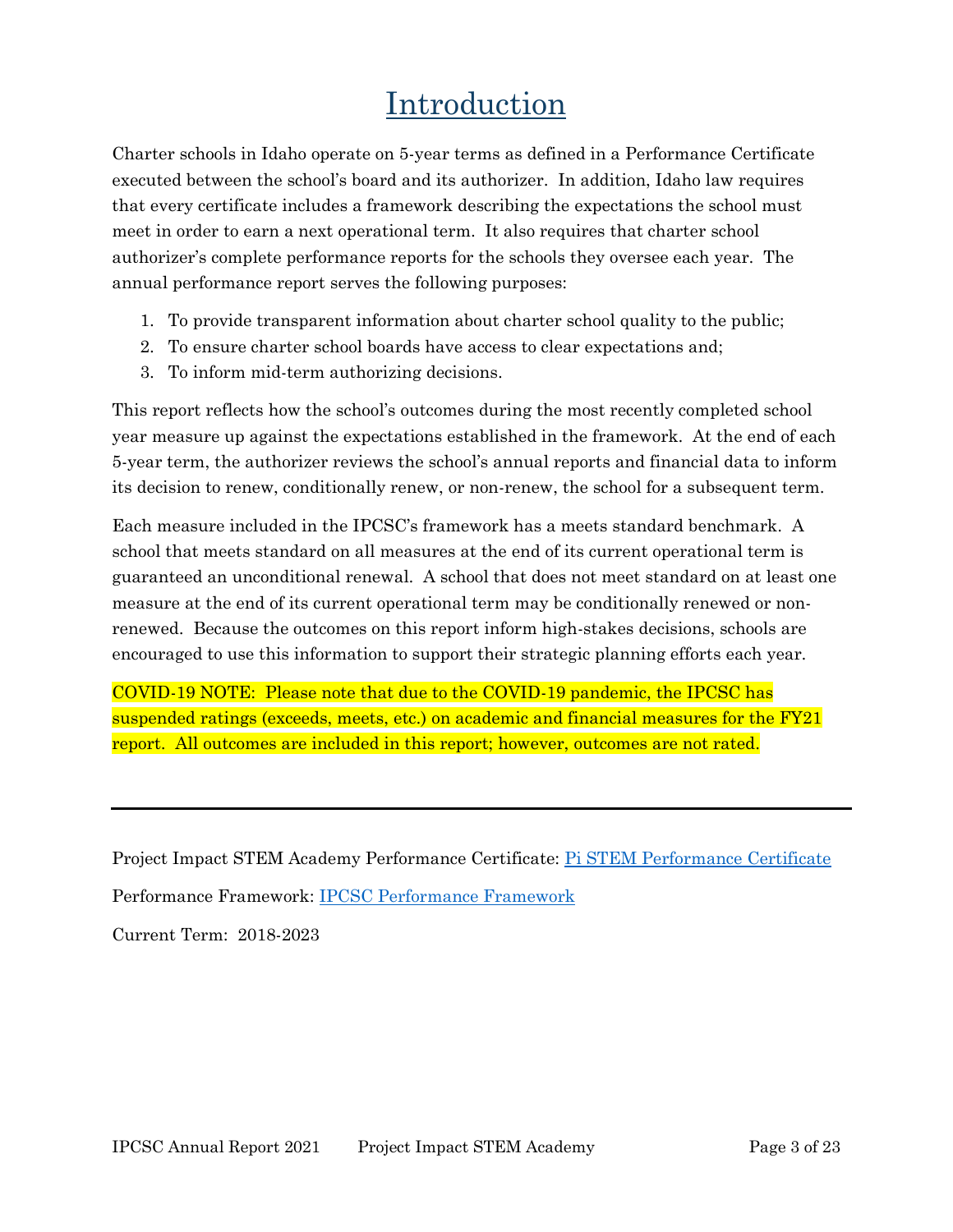# School Overview

| Model:                      | <b>STEM</b> |
|-----------------------------|-------------|
| <b>Enrollment Capacity:</b> | 429         |
| Grades Served:              | $K-12$      |
| Enrollment Projected FY22:  | 233         |

#### **Key Design Elements:**

● STEM will be developed as a school-wide culture through a focus on inquiry, problem solving, and flexible scheduling.

● Curriculum will be Mastery-Based and Personalized.

● Curriculum will be integrated across subjects through use of project based learning strategies as well as reading and writing projects.

● Expanded assessment methodologies will be used school-wide, including portfolios, presentations, and rubrics that focus on Critical thinking, Communication, Collaboration, and Creativity



#### **2021 PROJECT IMPACT STEM ACADEMY DEMOGRAPHIC SUMMARY:**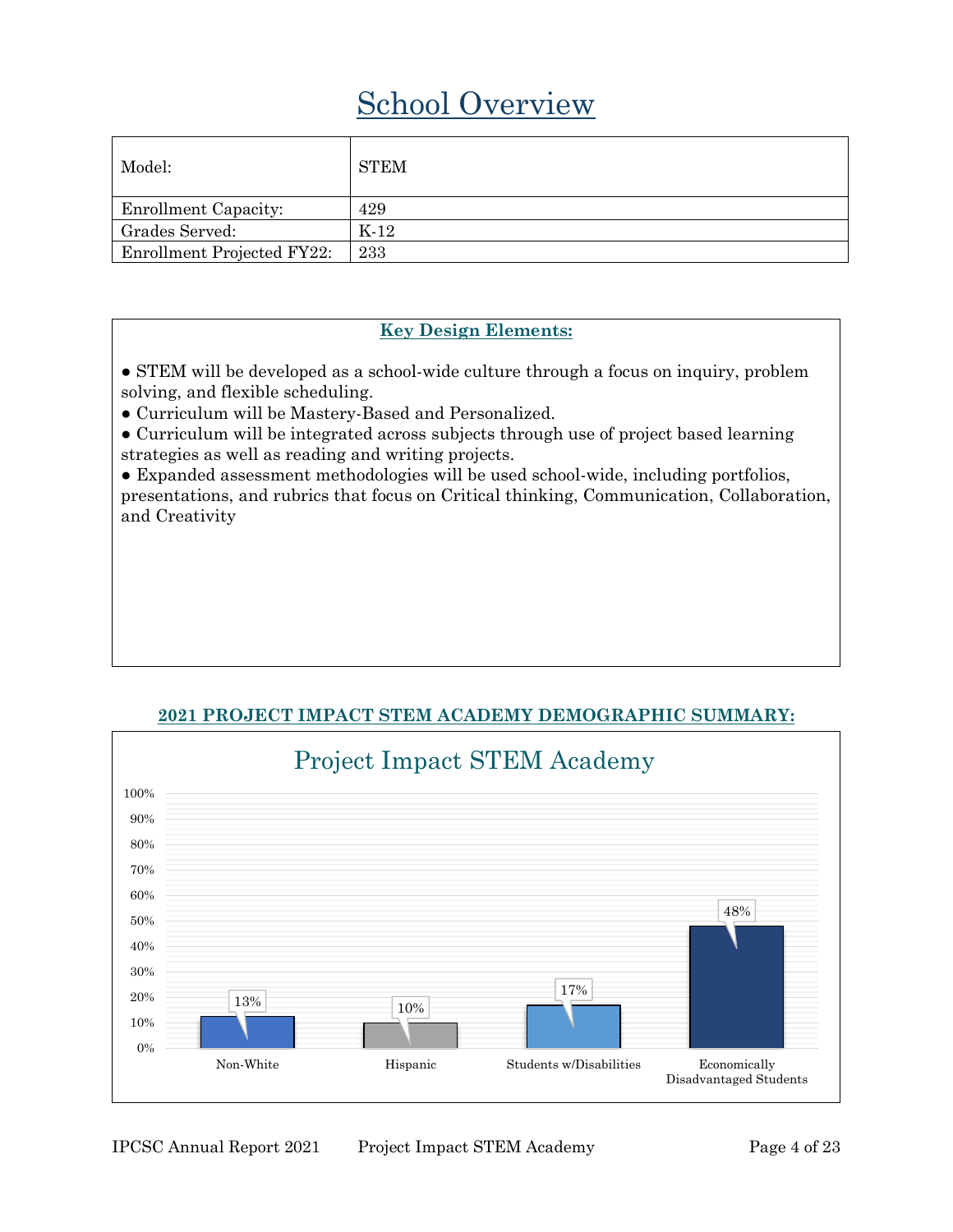## 2020-2021 Annual Snapshot

*Schools are encouraged to use this information for strategic planning and to ensure that any identified weaknesses are addressed in advance of renewal consideration.*

| <b>RATING</b><br><b>LEGEND</b> | <b>DOES NOT MEET</b><br><b>STANDARD</b> |                                         | <b>APPROACHES</b><br><b>STANDARD</b> |  | <b>MEETS</b><br><b>STANDARD</b> | <b>EXCEEDS</b><br><b>STANDARD</b>             |        |  |    |
|--------------------------------|-----------------------------------------|-----------------------------------------|--------------------------------------|--|---------------------------------|-----------------------------------------------|--------|--|----|
| <b>ACADEMIC OUTCOMES:</b>      |                                         |                                         |                                      |  |                                 | <b>FINANCIAL OUTC</b><br><b>NEAR TERM MEA</b> |        |  |    |
| Math Proficiency               |                                         | 48%                                     |                                      |  | Current Ratio                   |                                               | 2.41   |  |    |
| Math Growth                    |                                         | Data Not Available<br>for 2020-2021     |                                      |  |                                 | Unrestricted Days Cash                        |        |  | 41 |
| <b>ELA Proficiency</b>         |                                         | 50%                                     |                                      |  | Default                         |                                               | None   |  |    |
| ELA Growth                     |                                         | Data Not Available<br>for $2020 - 2021$ |                                      |  | <b>Enrollment Variance</b>      |                                               | 79.519 |  |    |
| Literacy Proficiency           |                                         |                                         | FALL IRI: 49%<br>SPRING IRI: 52%     |  |                                 |                                               |        |  |    |

| Ŧ.<br><b>APPROACHES</b><br><b>STANDARD</b> | <b>MEETS</b><br><b>STANDARD</b> | <b>EXCEEDS</b><br><b>STANDARD</b>                       | NOT RATED DUE TO<br><b>PANDEMIC</b> |  |  |
|--------------------------------------------|---------------------------------|---------------------------------------------------------|-------------------------------------|--|--|
| <b>TCOMES:</b>                             |                                 | <b>FINANCIAL OUTCOMES:</b><br><b>NEAR TERM MEASURES</b> |                                     |  |  |
| 48%                                        | Current Ratio                   |                                                         | 2.41                                |  |  |
| Data Not Available<br>for 2020-2021        | Unrestricted Days Cash          |                                                         | 41                                  |  |  |
| 50%                                        | Default                         |                                                         | None                                |  |  |
| Data Not Available<br>for 2020-2021        | <b>Enrollment Variance</b>      |                                                         | 79.51%                              |  |  |

| <b>OPERATIONAL OUTCOMES:</b><br><b>BOARD STEWARDSHIP</b> |                                 |  |
|----------------------------------------------------------|---------------------------------|--|
| Governance Structure                                     | <b>MEETS</b><br><b>STANDARD</b> |  |
| Governance Oversight                                     | <b>MEETS</b><br><b>STANDARD</b> |  |
| Governance Compliance                                    | <b>MEETS</b><br><b>STANDARD</b> |  |

| <b>ATIONAL OUTCOMES:</b><br><b>RD STEWARDSHIP</b> |                                 | <b>FINANCIAL OUTCOMES:</b><br><b>SUSTAINABILITY MEASURES</b> |                                  |
|---------------------------------------------------|---------------------------------|--------------------------------------------------------------|----------------------------------|
| tructure                                          | <b>MEETS</b><br><b>STANDARD</b> | Total Margin<br>3 Yr. Aggregate Margin                       | TM: 1.83%<br>3YR: 2.73%          |
| versight                                          | <b>MEETS</b><br><b>STANDARD</b> | Cash Flow<br>Multi-Year Cash Flow                            | $CF: -\$25,958$<br>MY: \$120,213 |
| ompliance                                         | <b>MEETS</b><br><b>STANDARD</b> | Debt Service Coverage Ratio                                  | 1.19                             |
|                                                   |                                 | Debt Asset Ratio                                             | .65                              |
| <b>ATIONAL OUTCOMES:</b><br><b>MANAGEMENT</b>     |                                 | Financial Compliance                                         | Not Rated for 2020-2021          |

| <b>OPERATIONAL OUTCOMES:</b><br><b>MANAGEMENT</b> |                                 |  |
|---------------------------------------------------|---------------------------------|--|
| <b>Student Services</b>                           | <b>MEETS</b><br><b>STANDARD</b> |  |
| Data<br>Security/Transparency                     | <b>MEETS</b><br><b>STANDARD</b> |  |
| Facility & Services                               | <b>MEETS</b><br><b>STANDARD</b> |  |
| Operational Compliance                            | <b>MEETS</b><br>STANDARD        |  |

*Note: Due to the impact of the pandemic, Academic outcomes were not available for the 2019-2020 school year. Academic outcomes are available but will not be rated for the 2020-2021 school year.*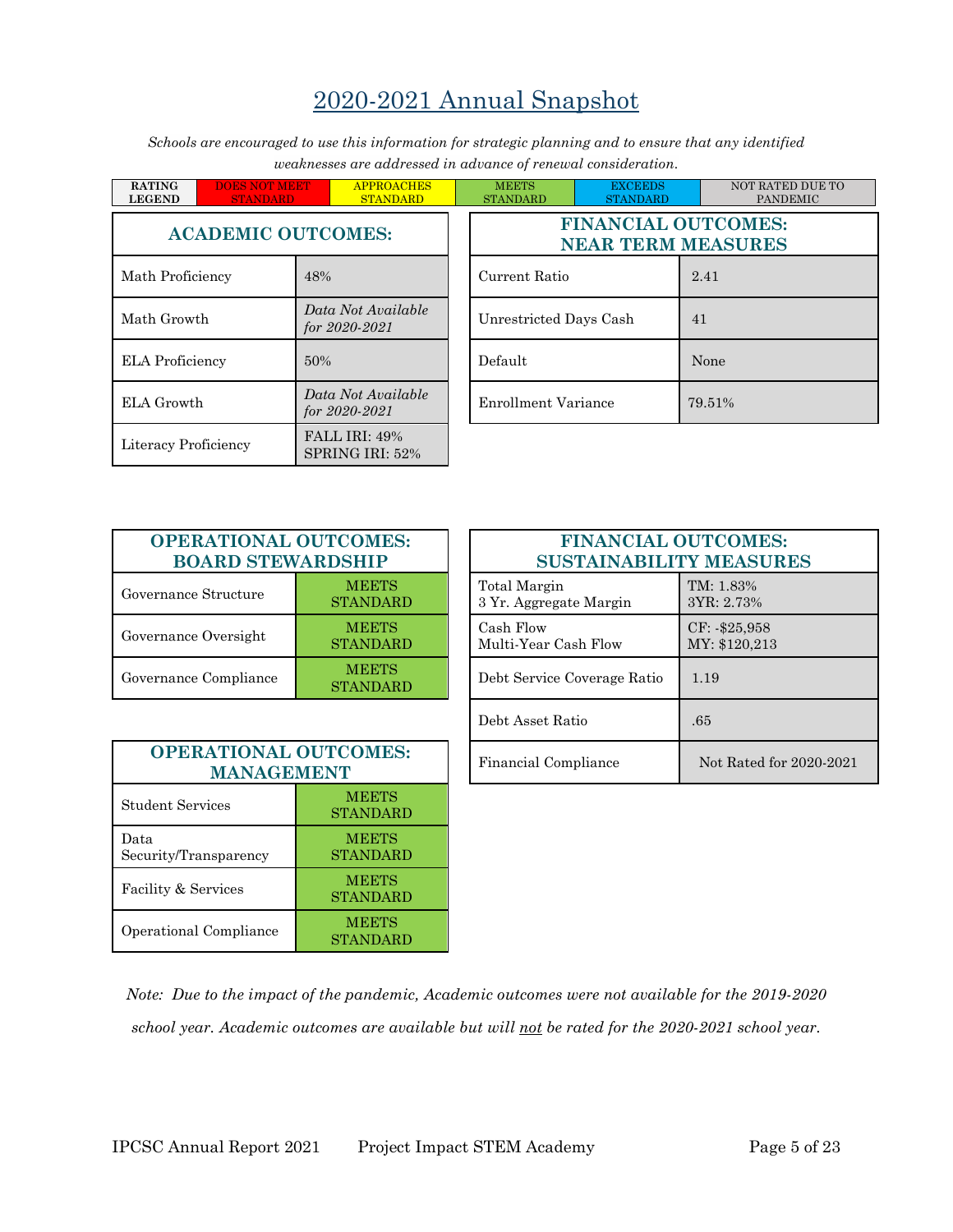### Academic Outcomes MATH PROFICIENCY & MATH GROWTH

#### **Why This Matters:**

The IPCSC must determine whether the academic performance at the school represents a favorable return on the investment of public dollars. For context, the IPCSC considers the school's performance in relation to other educational choices available to families. A school that performs as well or better than the average of its comparison group on the statewide mathematics assessment (ISAT) meets the IPCSC standard on both the math proficiency and math growth measures.

If this standard is not yet met, the school should focus its strategic planning on improving mathematics achievement outcomes to ensure the school will earn a next operational term. If the standard is met, strategic planning may focus on whatever data points will best establish and sustain an exemplary school of the specific model for which the school is chartered.

#### **Comparison Group: Kuna Joint School (003)**



|                           | Most Recent Year:<br>2020-2021<br>Math Growth                                               |
|---------------------------|---------------------------------------------------------------------------------------------|
| 100%<br>80%<br>60%<br>40% | DATA NOT<br><b>AVAILABLE FOR</b><br>2020-2021.                                              |
| 20%<br>$0\%$              | Project Impact Kuna Joint School<br>STEM Academy-District 003-Math<br>Math Growth<br>Growth |

| <b>RATING</b> | . . | IES<br>ⅎℙ | ${\rm MEETS}$     | .   | ' RATED DUE TO<br>$\triangle M$ |
|---------------|-----|-----------|-------------------|-----|---------------------------------|
| <b>LEGEND</b> |     |           | 'ANDARD<br>א רדור | чm. | <b>PANDEMIC</b>                 |
|               |     |           |                   |     |                                 |

| <b>MEASURE</b>                    | <b>PROFICIENCY RATING</b>              | <b>APPLICABLE RUBRIC DESCRIPTION</b>     |
|-----------------------------------|----------------------------------------|------------------------------------------|
| <b>MATH</b><br><b>PROFICIENCY</b> | Rating Not Applicable for<br>2020-2021 | Not Applicable for 2020-2021 School Year |

| <b>MEASURE</b>     | <b>GROWTH RATING</b>                   | <b>APPLICABLE RUBRIC DESCRIPTION</b>     |
|--------------------|----------------------------------------|------------------------------------------|
| <b>MATH GROWTH</b> | Rating Not Applicable for<br>2020-2021 | Not Applicable for 2020-2021 School Year |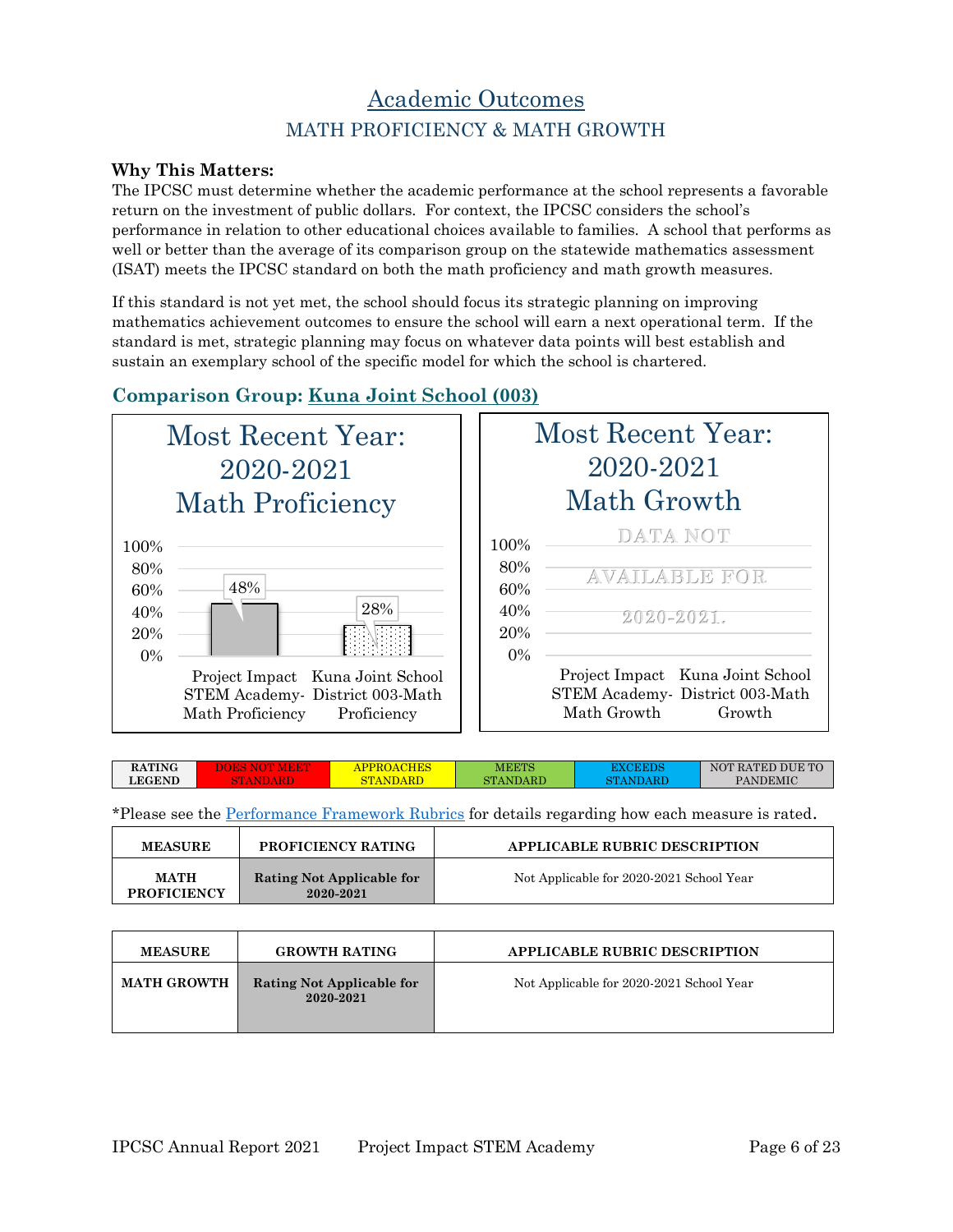### Academic Outcomes ELA PROFICIENCY & ELA GROWTH

#### **Why This Matters:**

The IPCSC must determine whether the academic performance at the school represents a favorable return on the investment of public dollars. For context, the IPCSC considers the school's performance in relation to other educational choices available to families. A school that performs as well or better than the average of its comparison group on the statewide ELA assessment (ISAT) meets the IPCSC standard on both the ELA proficiency and ELA growth measures.

If this standard is not yet met, the school should focus its strategic planning on improving these outcomes to ensure the school will earn a next operational term. If the standard is met, strategic planning may focus on whatever data points will best establish and sustain an exemplary school of the specific model for which the school is chartered.

#### **Comparison Group: Kuna Joint School (003)**



| <b>MEASURE</b>                   | PROFICIENCY RATING                                | <b>APPLICABLE RUBRIC DESCRIPTION</b>     |
|----------------------------------|---------------------------------------------------|------------------------------------------|
| <b>ELA</b><br><b>PROFICIENCY</b> | <b>Rating Not Applicable</b><br>for $2020 - 2021$ | Not Applicable for 2020-2021 School Year |
|                                  |                                                   |                                          |
| <b>MEASURE</b>                   | <b>GROWTH RATING</b>                              | <b>APPLICABLE RUBRIC DESCRIPTION</b>     |
| ELA<br><b>GROWTH</b>             | <b>Rating Not Applicable</b><br>for $2020 - 2021$ | Not Applicable for 2020-2021 School Year |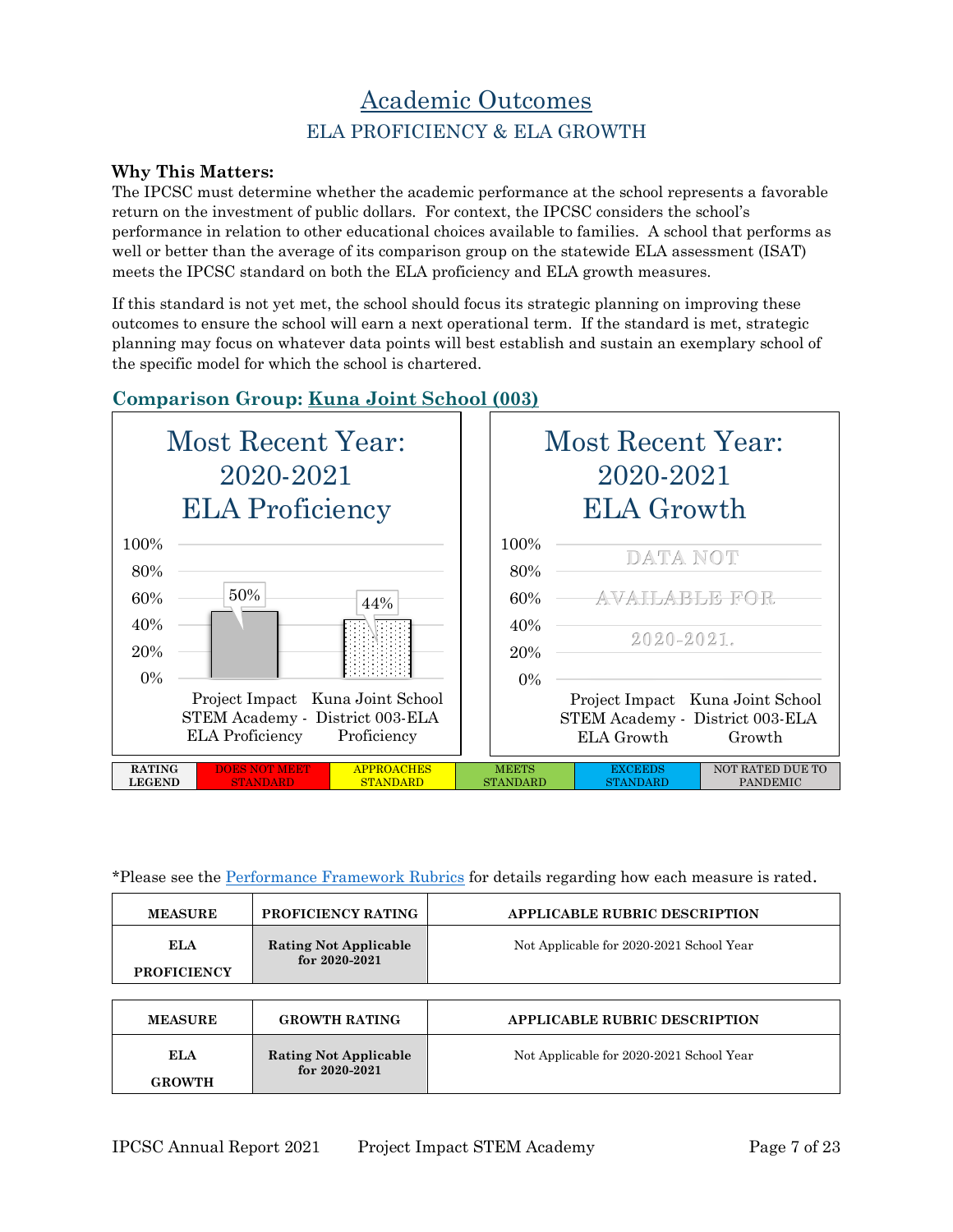## Academic Outcomes LITERACY PROFICIENCY

#### **Why This Matters:**

The IPCSC must determine whether the academic performance at the school represents a favorable return on the investment of public dollars. For context, the IPCSC considers the school's performance in relation to other educational choices available to families. A school that performs as well or better than the average of its comparison group on the spring statewide literacy assessment (IRI) meets the IPCSC standard. Alternatively, a school that did not perform as well or better than its comparison group on the spring assessment, but that did improve its outcome by at least 10% from fall to spring, also meets standard.

If this standard is not yet met, the school should focus its strategic planning on improving these outcomes to ensure the school will earn a next operational term. If the standard is met, strategic planning may focus on whatever data points will best establish and sustain an exemplary school of the specific model for which the school is chartered.



#### **Comparison Group: Kuna Joint School (003)**

| <b>MEASURE</b>                        | <b>PROFICIENCY RATING</b>                         | <b>APPLICABLE RUBRIC DESCRIPTION</b>     |
|---------------------------------------|---------------------------------------------------|------------------------------------------|
| <b>LITERACY</b><br><b>PROFICIENCY</b> | <b>Rating Not Applicable</b><br>for $2020 - 2021$ | Not Applicable for 2020-2021 School Year |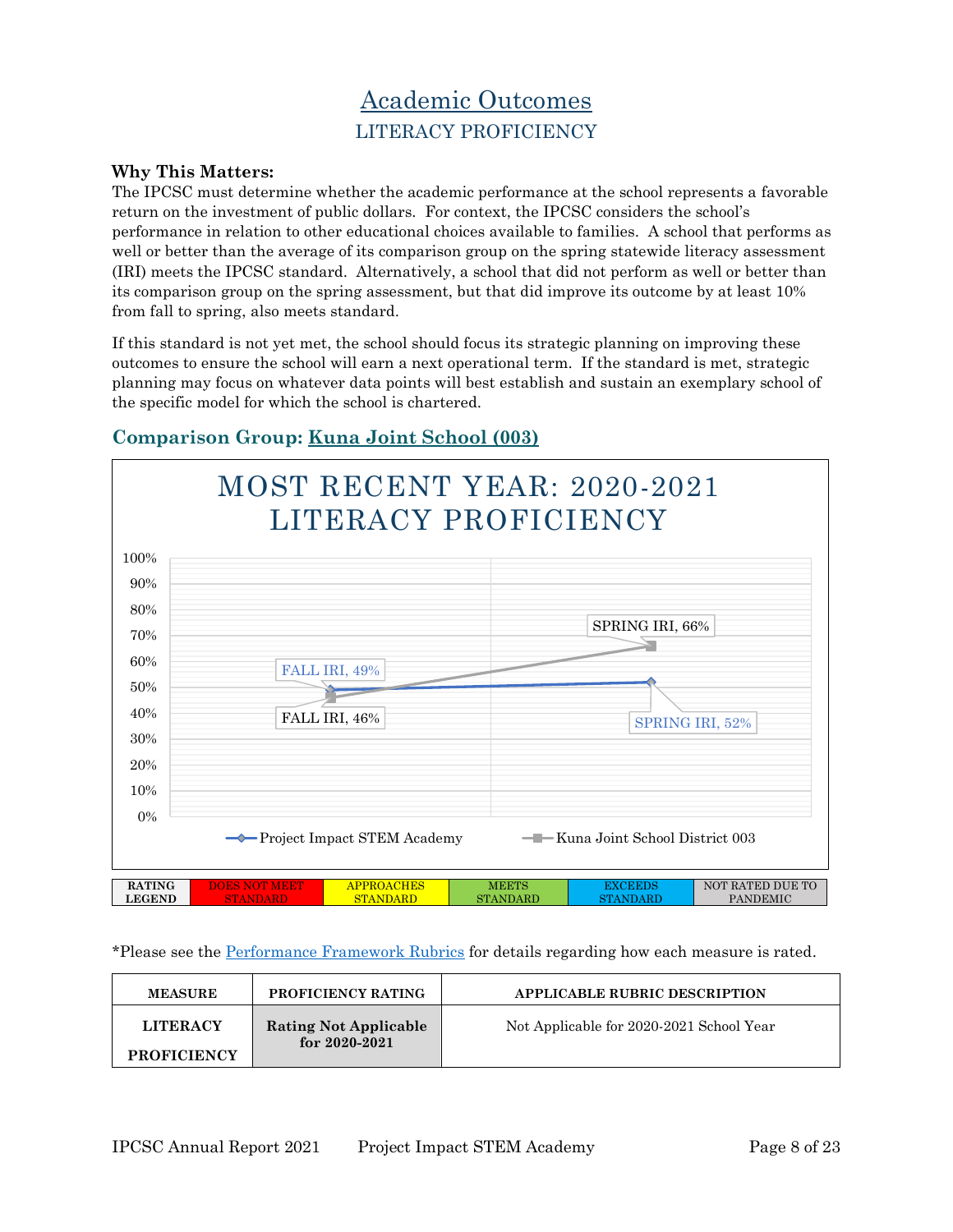### Academic Outcomes COLLEGE & CAREER READINESS

#### **Why This Matters:**

The IPCSC must determine whether the academic performance at the school represents a favorable return on the investment of public dollars. For context, the IPCSC considers the school's performance in relation to other educational choices available to families. A school with a 4-year graduation rate equal to or greater than the average of its comparison group meets the IPCSC standard.

#### **Comparison Group: Kuna Joint School District (003)**



| <b>RATING</b> | $\overline{H}$ $\overline{E}$ $\overline{S}$<br>A (<br>тко. | MEETS           |                | NOT RATED DUE TO |
|---------------|-------------------------------------------------------------|-----------------|----------------|------------------|
| <b>LEGEND</b> | <b>TAN</b>                                                  | <b>STANDARD</b> | $\mathbf{ART}$ | <b>PANDEMIC</b>  |
|               |                                                             |                 |                |                  |

| <b>MEASURE</b>                          | <b>COLLEGE &amp; CAREER</b><br><b>RATING</b>       | <b>APPLICABLE RUBRIC DESCRIPTION</b>      |
|-----------------------------------------|----------------------------------------------------|-------------------------------------------|
| College &<br>Career<br><b>Readiness</b> | <b>Ratings Not Applicable</b><br>for $2020 - 2021$ | Not Applicable for 2020-2021 School Year. |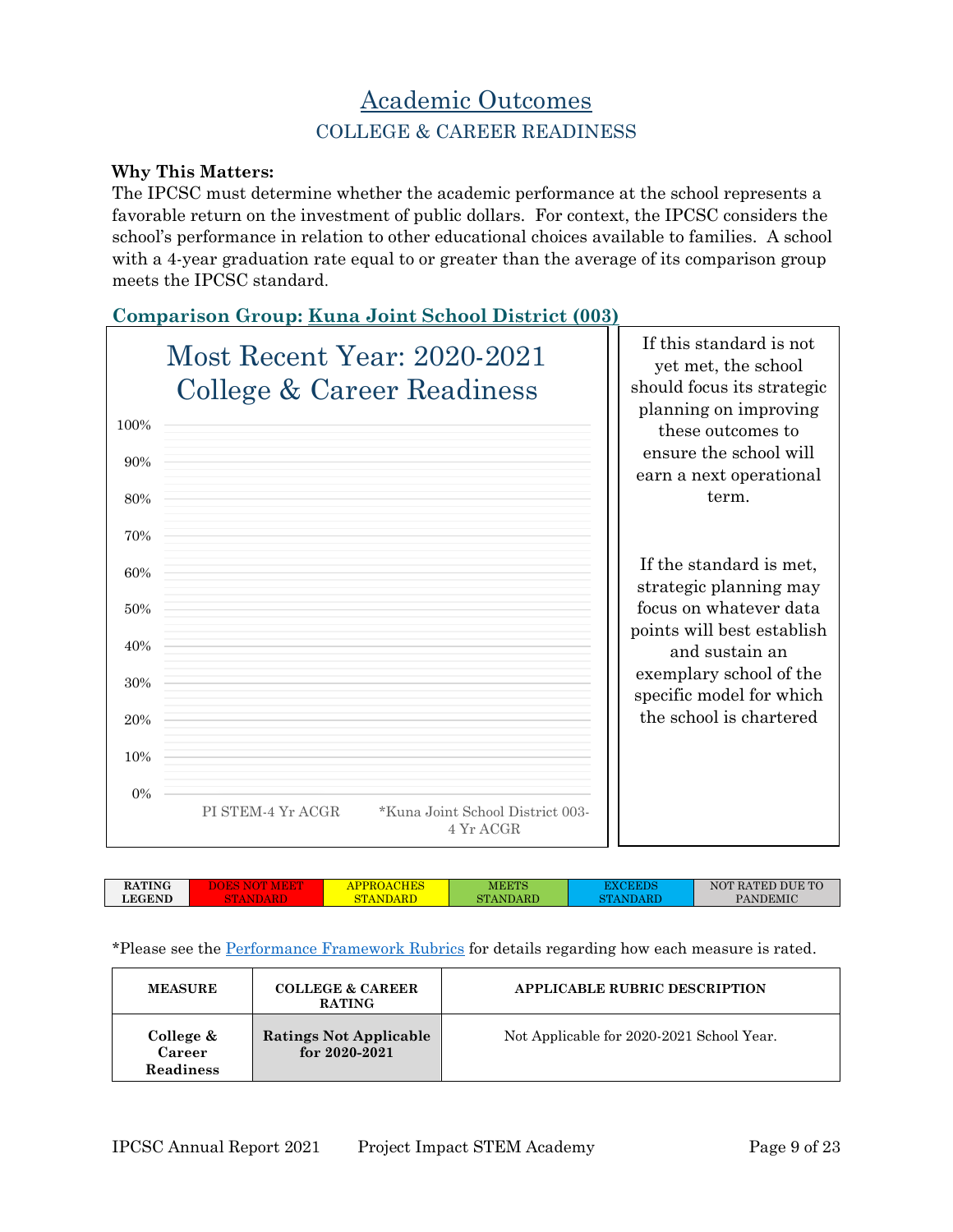# Longitudinal Academic Ratings | 2018-2023

Longitudinal data provides a snapshot of a school's ratings over the school's current performance certificate (5 years). This data helps to identify performance trends and changes over time. Schools are encouraged to consider how this data might be used to drive strategic planning as the school approach its next renewal decision.

### Academic Ratings |Historical Framework

| <b>SCHOOL YEAR</b> | <b>ACADEMIC GEN ED OUTCOME</b> |
|--------------------|--------------------------------|
| 2018-2019          | REMEDIATION                    |

### Academic Ratings | Revised Framework

*Due to COVID-19 pandemic, no academic data was available for the 2019-2020 school year. Additionally, as ratings are sued to inform charter renewal decisions, the IPCSC chose to suspend ratings for the 2020-21 school year due to the anticipated impact of the pandemic.*



IPCSC Annual Report 2021 Project Impact STEM Academy Page 10 of 23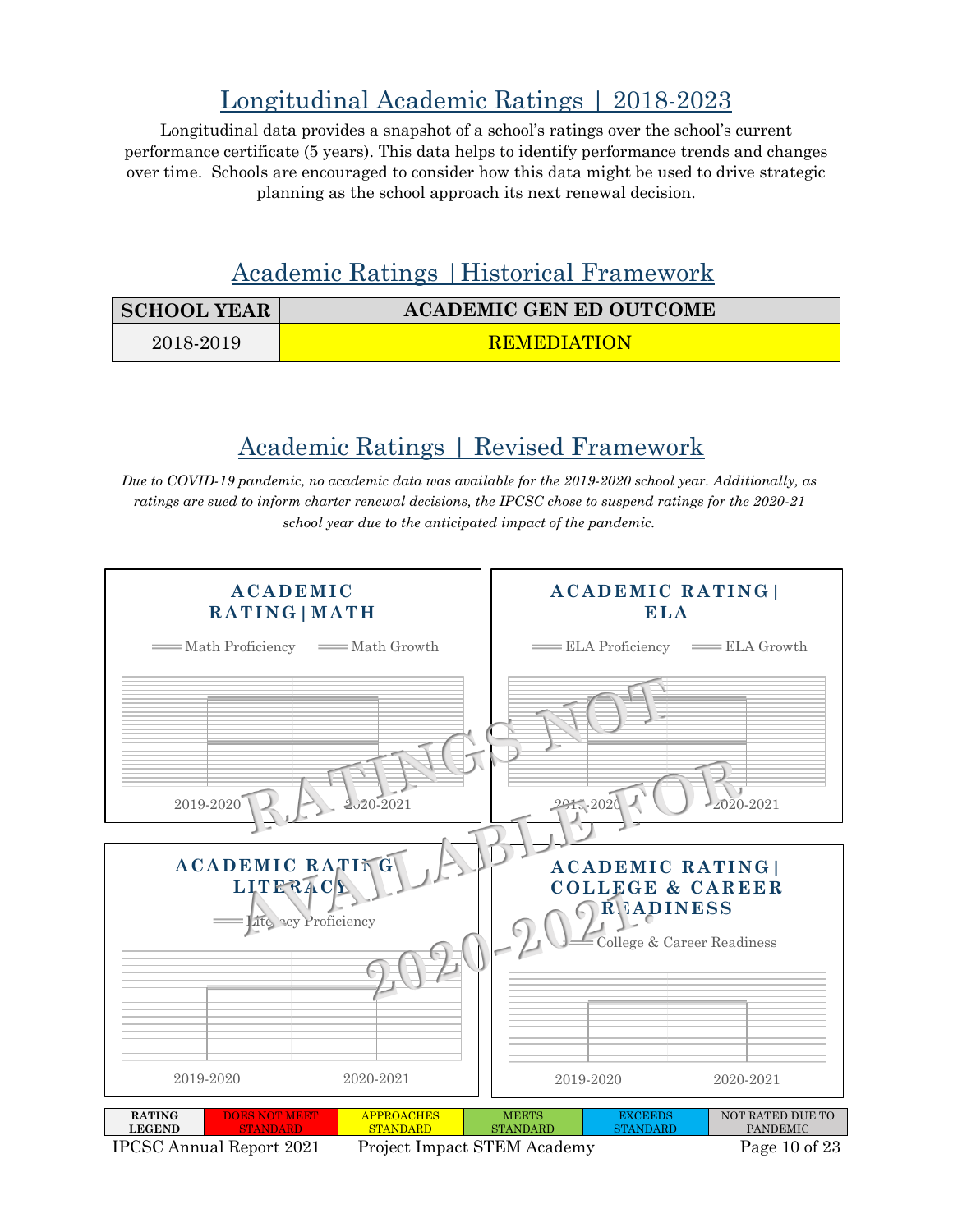### Operational Outcomes BOARD STEWARDSHIP

#### **Why This Matters:**

At the highest level, the success of a charter school is driven by the ability of its governing board to govern effectively. The measures in this section help identify the strengths and challenges faced by the school's board. As success on these measures was not unduly influenced by the pandemic, ratings are applied for the 2020-2021 school year. \*Please see the [Performance Framework Rubrics](https://chartercommission.idaho.gov/resources/performance-framework/) for details regarding how each measure is rated.

| STANDARD RATING: MEETS STANDARD                                                                                            |                                                                                                           |  |
|----------------------------------------------------------------------------------------------------------------------------|-----------------------------------------------------------------------------------------------------------|--|
| <b>Governance Structure Measure</b>                                                                                        | <b>Data/Evidence Source</b>                                                                               |  |
| The board by laws are compliant with ID law.                                                                               | Bylaws 12/4/2018.<br>*Please provide an updated copy if any amendments have<br>been made as of $7/1/21$ . |  |
| The school's articles of incorporation are current.                                                                        | Articles of Incorporation initially filed on 6/1/2017.<br>Most recently updated on 12/18/2017.            |  |
| The board does operate in compliance with its by laws.                                                                     | *No instances of non-compliance documented.                                                               |  |
| Investigations were not conducted into ethical behavior or<br>conflict of interest regarding any board director this year. | *No instances of non-compliance documented.                                                               |  |
| The board did not experience Open Meeting Law violations<br>that needed to be cured this year.                             | *No instances of non-compliance documented.                                                               |  |
| <b>Comments/Context:</b>                                                                                                   |                                                                                                           |  |

| STANDARD RATING: MEETS STANDARD                                                                                                    |                                             |  |
|------------------------------------------------------------------------------------------------------------------------------------|---------------------------------------------|--|
| <b>Governance Oversight Measure</b>                                                                                                | <b>Data/Evidence Source</b>                 |  |
| The IPCSC did not evaluate the boards review of academic<br>data in a timely and thorough manner due to pandemic for<br>2020-2021. | *No instances of non-compliance documented. |  |
| The board did review financial reports in a timely and<br>thorough manner.                                                         | *No instances of non-compliance documented. |  |
| The board did maintain compliant policies.                                                                                         | *No instances of non-compliance documented. |  |
| The board did engage in strategic planning.                                                                                        | *No instances of non-compliance documented. |  |
| The board did conduct a compliant evaluation of their school<br>leader or management organization.                                 | *No instances of non-compliance documented. |  |
| <b>Comments/Context:</b>                                                                                                           |                                             |  |

| STANDARD RATING: MEETS STANDARD                                                                 |                                             |  |
|-------------------------------------------------------------------------------------------------|---------------------------------------------|--|
| <b>Governance Compliance Measure</b>                                                            | Data/Evidence Source                        |  |
| The IPCSC did not issue courtesy letters to the school noting<br>compliance concerns this year. | *No instances of non-compliance documented. |  |
| Another investigative body was not notified of concerns at<br>this school this year.            | *No instances of non-compliance documented. |  |
| <b>Comments/Context:</b>                                                                        |                                             |  |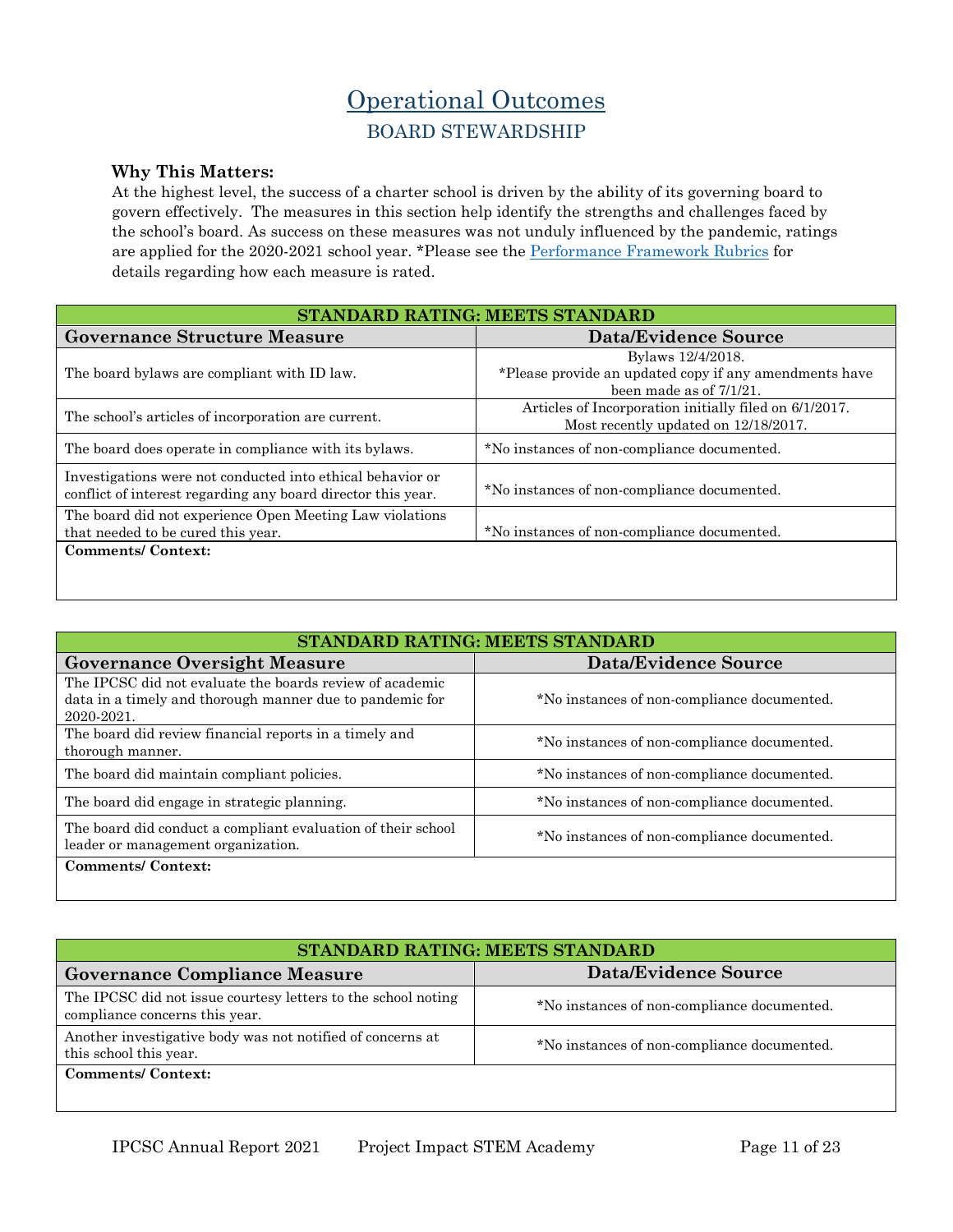### Operational Outcomes MANAGEMENT

#### **Why This Matters:**

The systems and structures that support school operations are an important part of the school's overall success. The measures in this section help identify the strengths and challenges that impact the school's day-to-day operations. As success on these measures was not unduly influenced by the pandemic, ratings are applied for the 2020-2021 school year.

| STANDARD RATING: MEETS STANDARD                                        |                                             |  |
|------------------------------------------------------------------------|---------------------------------------------|--|
| <b>Student Services</b>                                                | Data/Evidence Source                        |  |
| The school's English Language Learners program is in good standing.    | *No instances of non-compliance documented. |  |
| The school's Special Education program is in good standing.            | *No instances of non-compliance documented. |  |
| The school's college and career readiness program is in good standing. | Continuous Improvement Plan 2020-2021       |  |
| <b>Comments/Context:</b>                                               |                                             |  |

| STANDARD RATING: MEETS STANDARD                                                  |                                             |  |  |
|----------------------------------------------------------------------------------|---------------------------------------------|--|--|
| Data Security and Information Transparency                                       | <b>Data/Evidence Source</b>                 |  |  |
| The school's website is not compliant and updated appropriately.                 | *No instances of non-compliance documented. |  |  |
| The school did not experience issues involving data security this year.          | *No instances of non-compliance documented. |  |  |
| The school did not experience compliance issues with public records<br>requests. | *No instances of non-compliance documented. |  |  |
| <b>Comments/Context:</b>                                                         |                                             |  |  |

| STANDARD RATING: MEETS STANDARD                                                                             |                                             |  |  |
|-------------------------------------------------------------------------------------------------------------|---------------------------------------------|--|--|
| <b>Facility and Services</b>                                                                                | Data/Evidence Source                        |  |  |
| The school's occupancy certificate is current.                                                              | *No instances of non-compliance documented. |  |  |
| Safety inspections and evacuation drills are compliant.                                                     | *Most Recent: 9/14/2020                     |  |  |
|                                                                                                             | No instances of non-compliance documented.  |  |  |
| The IPCSC did not evaluate school transportation for students due to measure<br>being waived for 2020-2021. | *No instances of non-compliance documented. |  |  |
| The IPCSC did not evaluate school nutrition for students due to measure being<br>waived for 2020-2021       | *No instances of non-compliance documented. |  |  |
| <b>Comments/Context:</b>                                                                                    |                                             |  |  |

| STANDARD RATING: MEETS STANDARD                               |                                             |  |  |
|---------------------------------------------------------------|---------------------------------------------|--|--|
| <b>Operational Compliance</b>                                 | <b>Data/Evidence Source</b>                 |  |  |
| Required reports were submitted accurately and on time.       | *No instances of non-compliance documented. |  |  |
| The enrollment process is compliant.                          | *No instances of non-compliance documented. |  |  |
| The teachers are properly credentialed.                       | *No instances of non-compliance documented. |  |  |
| Corrective action plans were not issued by the SDE this year. | *No instances of non-compliance documented. |  |  |
| <b>Comments/Context:</b>                                      |                                             |  |  |
|                                                               |                                             |  |  |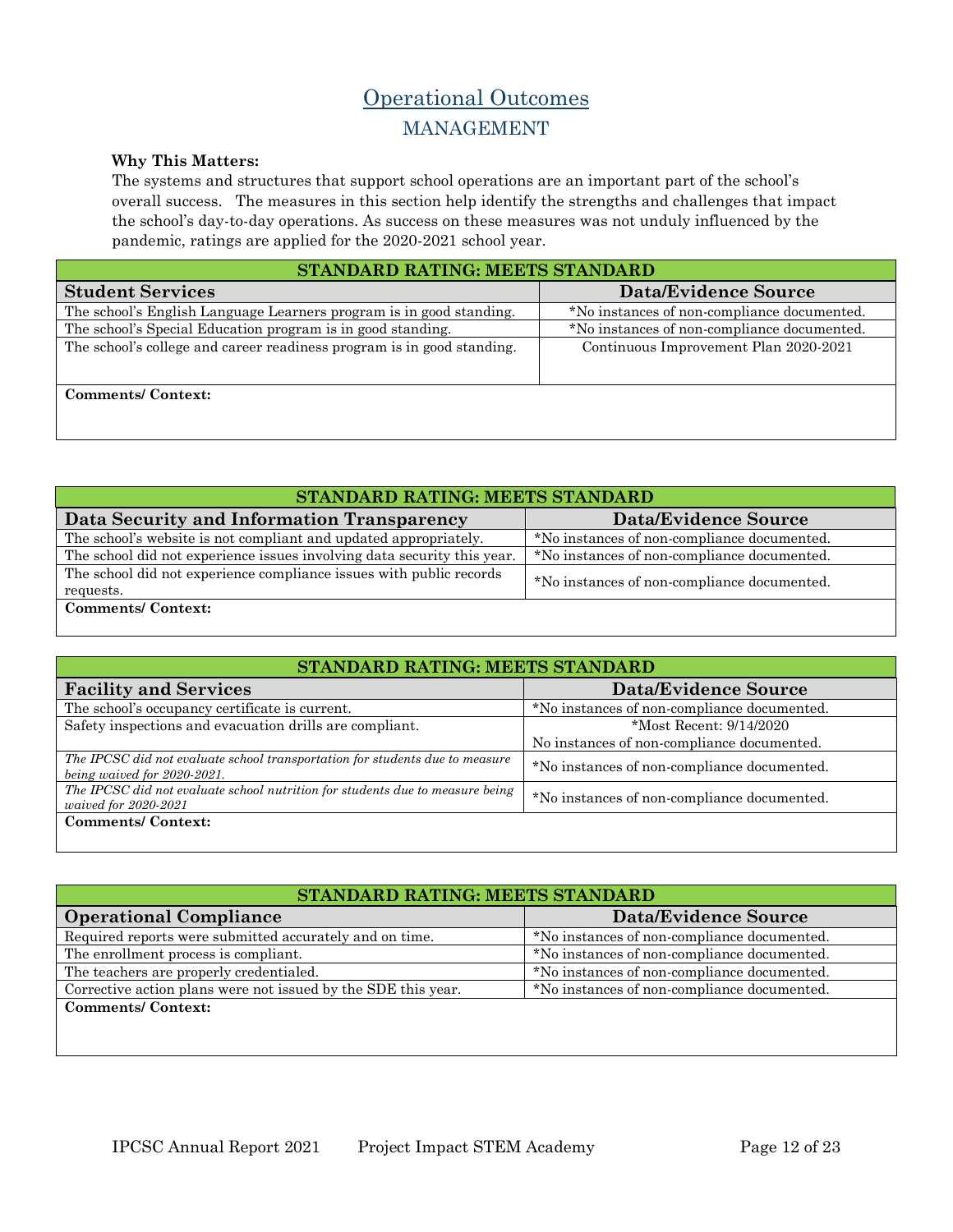# Longitudinal Operational Ratings | 2018-2023

### Board Stewardship

Longitudinal data provides a snapshot of a school's ratings over the school's current performance certificate (5 years). This data helps to identify performance trends and changes over time. Schools are encouraged to consider how this data might be used to drive your strategic planning as your school approach its next renewal decision.

Ratings on the historical and revised framework are not comparable in the operational section. The two sets of data have been included. The school's operational ratings on the historical framework are provided for reference.

# Operational Ratings | Historical Framework

| <b>School Year</b> | Rating             |
|--------------------|--------------------|
| 2018-2019          | <b>REMEDIATION</b> |

Note: In 2020, the IPCSC reorganized these measures for clarity. Operational outcomes are now divided into two sections (board stewardship and management) based on the primary party responsible for the school's success on each measure.



### Operational Ratings: Board Stewardship | Revised Framework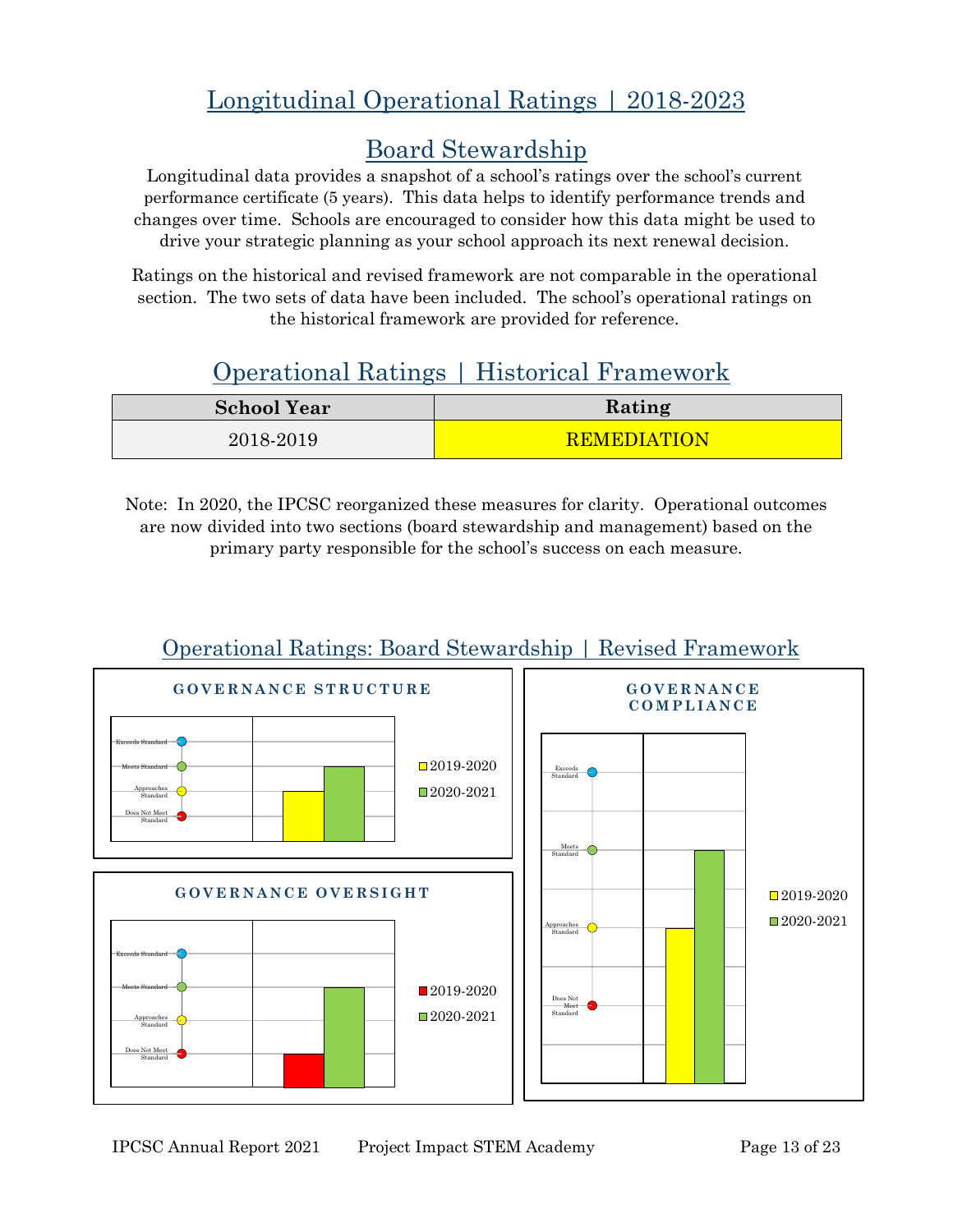# Longitudinal Operational Ratings | 2018-2023

### Management

Longitudinal data provides a snapshot of a school's ratings over the school's current performance certificate (5 years). This data helps to identify performance trends and changes over time. Schools are encouraged to consider how this data might be used to drive your strategic planning as your school approach its next renewal decision.

Ratings on the historical and revised framework are not comparable in the operational section. The two sets of data have been included. The school's operational ratings on the historical framework are provided for reference.

## Operational Ratings | Historical Framework

| <b>School Year</b> | Rating             |
|--------------------|--------------------|
| 2018-2019          | <b>REMEDIATION</b> |

Note: In 2020, the IPCSC reorganized these measures for clarity. Operational outcomes are now divided into two sections (board stewardship and management) based on the primary party responsible for the school's success on each measure.



### Operational Ratings: Management | Revised Framework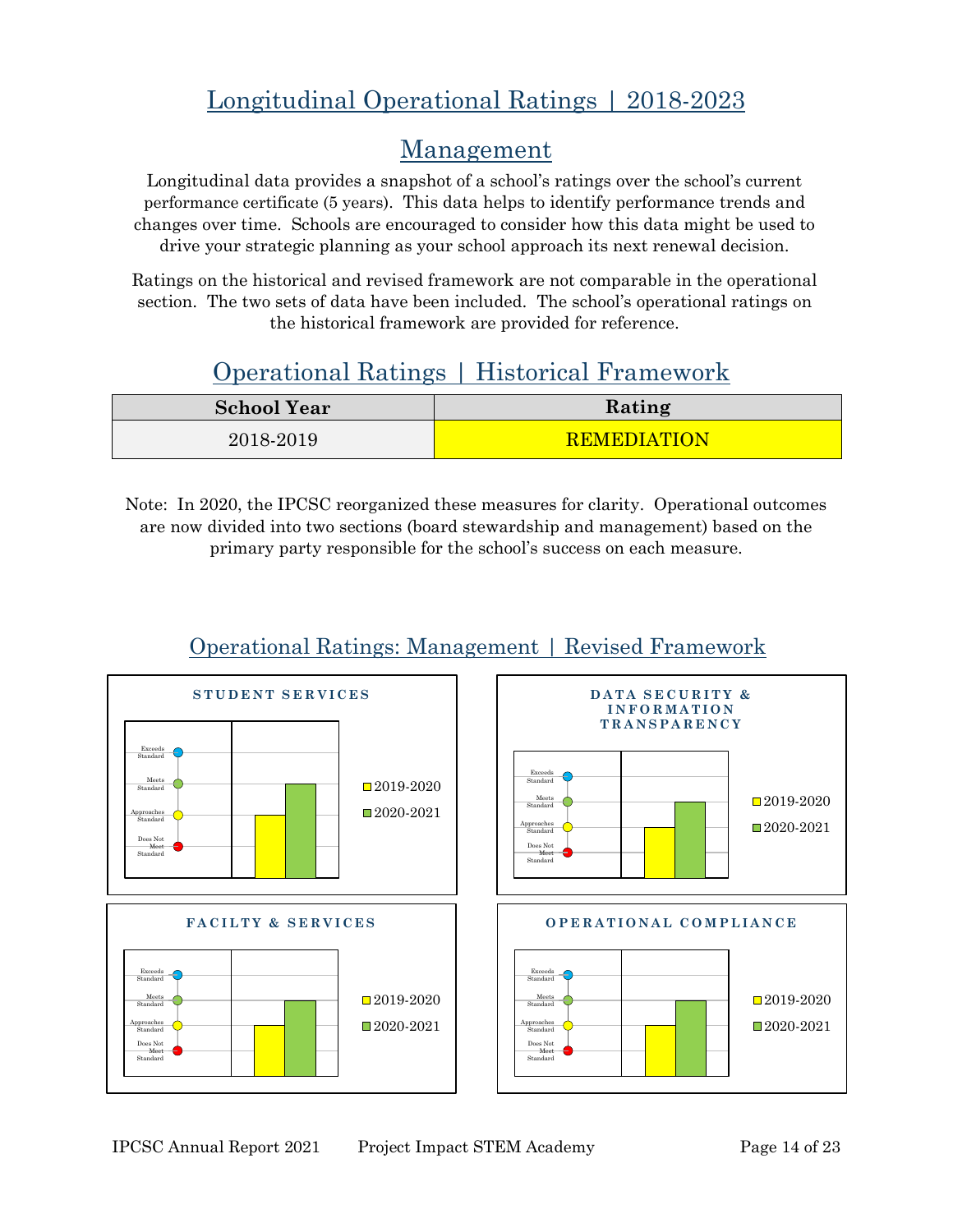### Financial Outcomes NEAR TERM MEASURES

These measures evaluate whether a school is likely to meet its financial obligations in the next year. \*Please see the [Performance Framework Rubrics](https://chartercommission.idaho.gov/resources/performance-framework/) for details regarding how each measure is rated.

## Current Ratio

| The school has a current ratio of | Current Ratio 2.41 | Ratings Not Applicable |
|-----------------------------------|--------------------|------------------------|
| more than 1.5.                    |                    | for $2020 - 2021$      |



#### **Why This Matters:**

Current Ratio is a comparison of a school's financial obligations due within one year (current liabilities) to the cash and investments held by the school (current assets).

A school with more assets than liabilities (a Current Ratio greater than 1.0) would be able to meet its financial obligations for the

A school with more liabilities than assets (a Current Ratio of less than 1.0) is dependent on revenue it has not yet received to meet existing financial obligations.

# Unrestricted Days Cash

| The school has between 30 and<br>60 days cash on hand, but the 1-<br>year trend is negative. | 41 Days | Ratings Not Applicable<br>for $2020 - 2021$ |
|----------------------------------------------------------------------------------------------|---------|---------------------------------------------|
|----------------------------------------------------------------------------------------------|---------|---------------------------------------------|

#### **Why this Matters:**

This measure estimates a school's average daily cost of operations and considers the number of days a school could operate using only its available cash and investments.

A school with at least 60 days cash on hand would be able to meet its immediate financial obligations with available cash, buying the time it might take to



access other current assets. Occasionally, a planned purchase may decrease this number temporarily. In those cases, 30-60 days cash on hand with an upward trend is acceptable. A school with less than 15 days cash on hand is in financial distress and is at risk of automatic closure.

next year without relying on future revenue.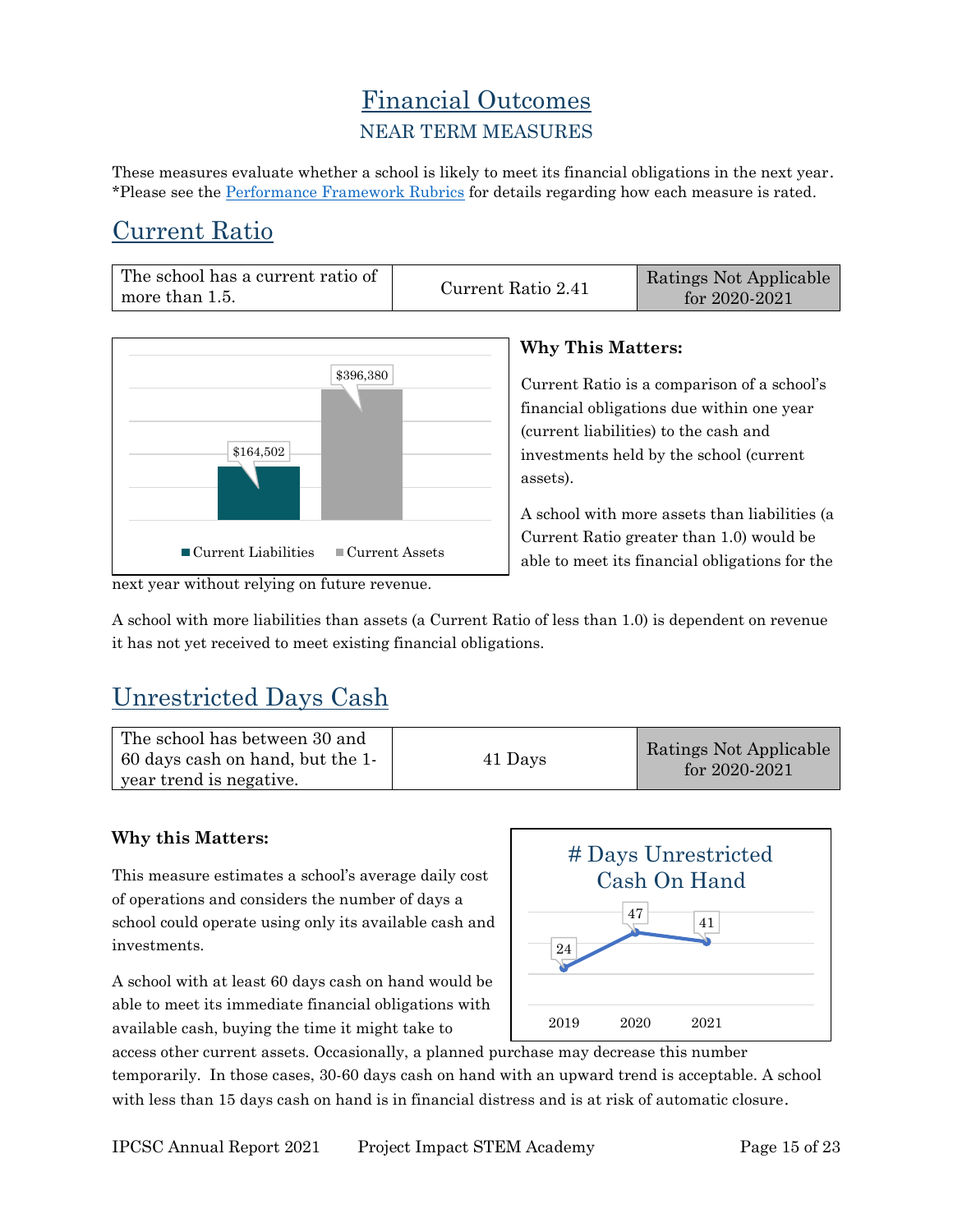### Default

| The school is not in default of any financial    |                                      |
|--------------------------------------------------|--------------------------------------|
| obligations and did not experience any instances | Ratings Not Applicable for 2020-2021 |
| of default during the fiscal year.               |                                      |

#### **Why this Matters:**

This measure identifies whether a school has defaulted on any of its financial obligations. Default can mean many things. Examples of default include: paying bills late, failing to make payroll, or inaccurately filing reports required for funding. Default can also include a failure to meet any additional requirements of long-term debt as established by the lender (such as meeting a specific enrollment target or maintaining a greater amount of cash on hand than the PCSC requires).

Any act of default can result in disruption of services, loans being called due, or funding that is inaccurate or withheld.

### Enrollment Variance

| The school achieved and sustained<br>less than 90% of its projected<br>enrollment and did not provide a | <b>Enrollment Variance</b> | Ratings Not Applicable |
|---------------------------------------------------------------------------------------------------------|----------------------------|------------------------|
| mid-year amended budget<br>evidencing a break-even financial                                            | 79.51%                     | for 2020-2021          |
| plan.                                                                                                   |                            |                        |



#### **Why this Matters:**

The Enrollment Variance measure considers what percentage of a school's projected enrollment was achieved. As the majority of a public school's funding is generated by student enrollment, this measure reflects a school's ability to execute its budget to plan.

A school that achieves at least 95% of its

projected enrollment will likely experience few bumps and may make minor adjustments. A school that achieves less than 95% of projected enrollment is likely to face budget challenges requiring more significant budget amendments and may be in financial distress.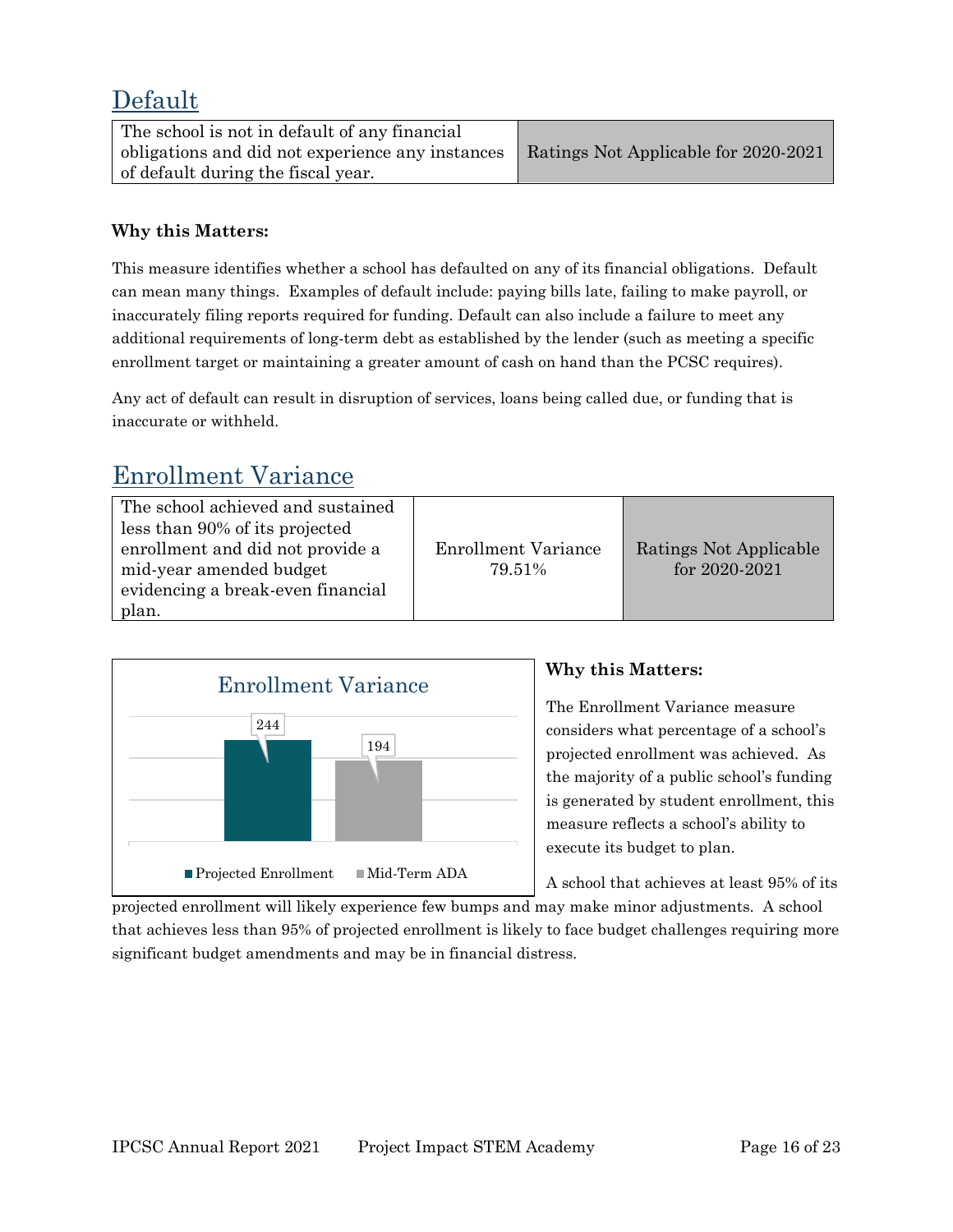### Financial Outcomes SUSTAINABILITY MEASURES

These measures help determine whether a school is likely to remain financially stable into the future.

## Total Margin

| The school's aggregated 3-year total margin<br>is positive, and the most recent year's total<br>margin is positive. | CY Total Margin<br>1.83%   | Ratings Not<br>Applicable |
|---------------------------------------------------------------------------------------------------------------------|----------------------------|---------------------------|
|                                                                                                                     | 3-Year Aggregated<br>2.73% | for 2020-2021             |

#### **Why this Matters:**

The Total Margin compares a school's total revenue to its net income. Specifically, this measure identifies what percentage of a school's total revenue in a given year was not expended during that year. A school with a positive total margin spent less than it brought in. That is, the school is living within its means and can plan for future purchases and investments.

An occasional negative total margin may indicate that a planned or necessary purchase has taken place. This is not necessarily a negative indicator.



However, if the Total Margin is chronically negative or severe decreases appear, the school may be in financial distress. Aggregating this margin over three years helps to identify these long-term trends.

Note: for the purposes of this calculation, pension liability is excluded from the school's net income.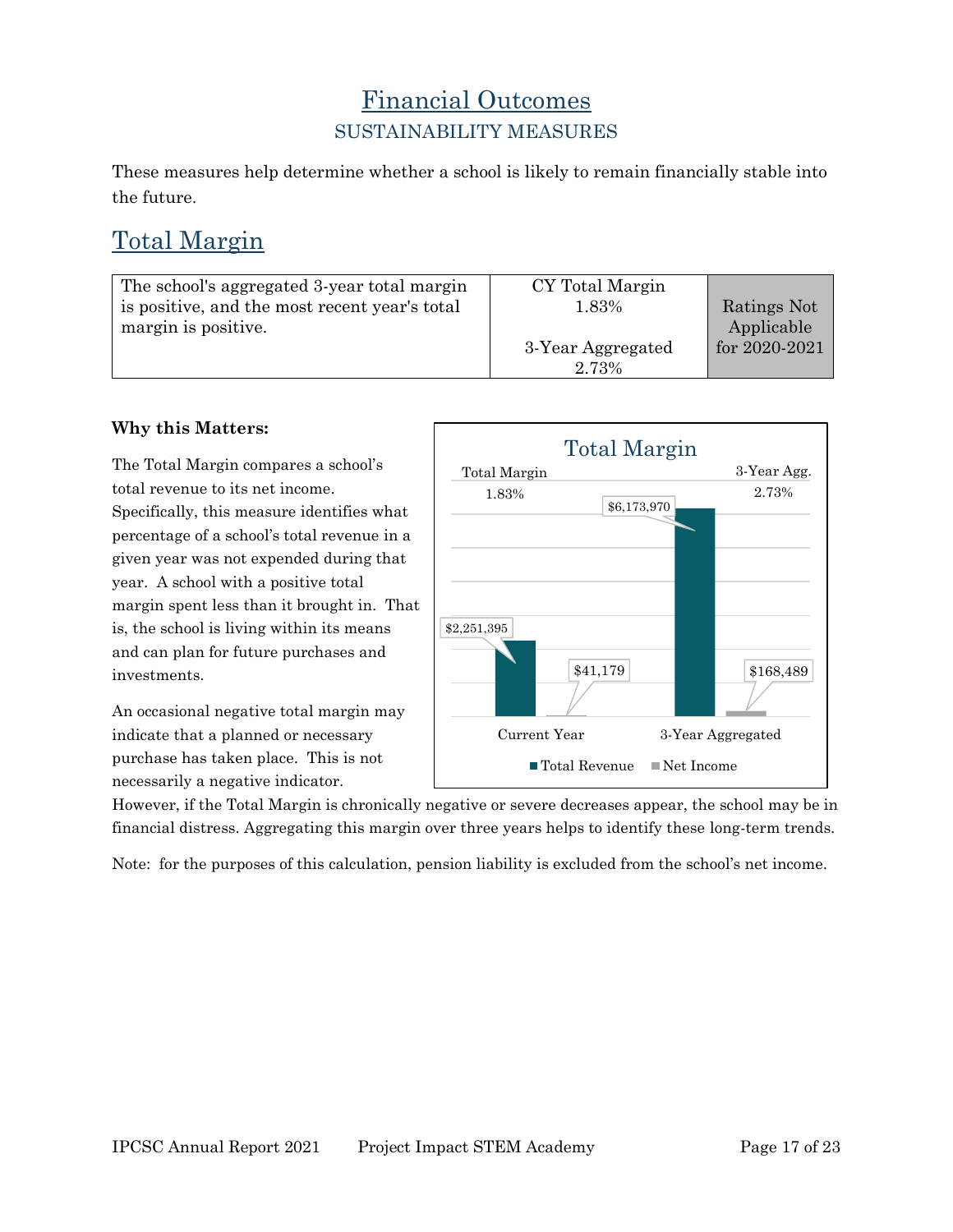### Cash Flow

| The school's multi-year<br>cumulative cash flow is<br>negative. | Most Recent Year -\$25,958<br>Previous Year \$146,171<br>Multi-Year \$120,213 | Ratings Not Applicable<br>for $2020 - 2021$ |
|-----------------------------------------------------------------|-------------------------------------------------------------------------------|---------------------------------------------|
|-----------------------------------------------------------------|-------------------------------------------------------------------------------|---------------------------------------------|

\$242,885

\$268,843

-\$25,958

#### **Why this Matters:**

The Cash Flow measure considers the change in a school's cash balance over time. A school with a positive cash flow is increasing its reserves and is likely able to fund future projects and purchases.

A school with a negative cash flow is using its existing reserves to fund general operations and is not likely to have the financial flexibility to fund future plans.

A multi-year cumulative cash flow helps to identify long-term trends.

## Debt Service Coverage Ratio

Debt Service Coverage Ratio is between 1.1 and 1.49.



Ratio 1.19 Ratings Not Applicable for 2020-2021

Cumulative

FY18

FY21

\$242,885



#### **Why this Matters:**

\$122,672

Cash Flow

Most Recent Year Previous Year Multi-Year

FY20 FY21 FY19 FY20 FY19

\$268,843

\$146,171 \$120,213

This measure evaluates a school's ability to make payments on debt due in a given year using only that year's income. This helps determine whether a school has more debt than it can manage.

A school with more Operating Income than Debt Service (a Debt Service Coverage Ratio greater than 1) can meet the financial obligations of their debt. A

school with more Debt Service than Operating Income (a ratio of less than 1) is reliant on either reserves or revenues anticipated in future years to meet its debt obligations.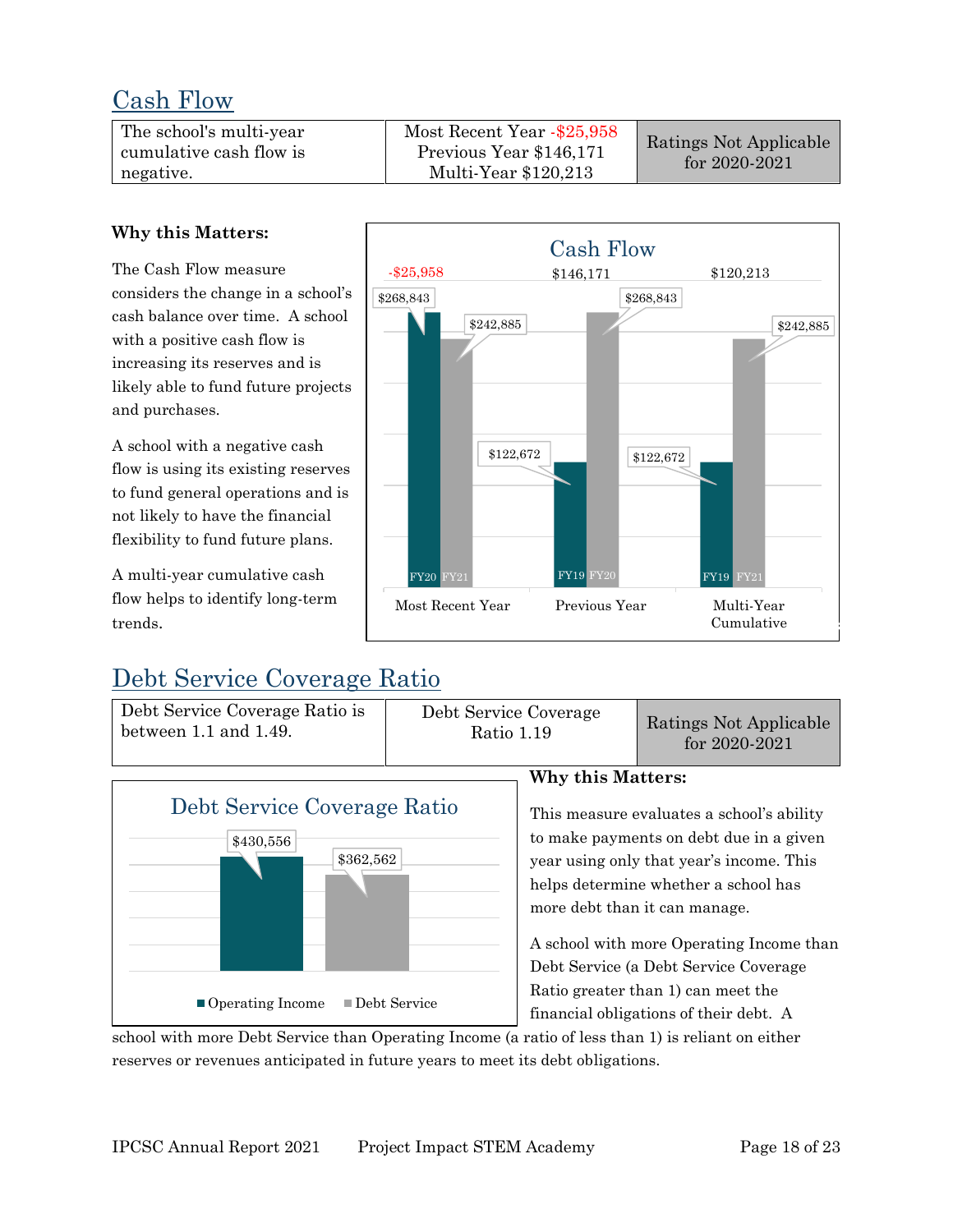### Debt to Asset Ratio

| The school's Debt to Asset Ratio is<br>less than 0.9 | Debt/Asset Ratio .65 | Ratings Not Applicable<br>for $2020 - 2021$ |
|------------------------------------------------------|----------------------|---------------------------------------------|
|------------------------------------------------------|----------------------|---------------------------------------------|

#### **Why This Matters:**

The Debt to Asset Ratio compares a school's total liabilities to its total assets. This helps determine whether a school would be able to meet both its short and long-term financial obligations.

A school whose total liabilities are 90% or less of its Total Assets is



likely to be able to repay all short-term debts and still manage to set its long-term affairs in order in a worst-case scenario. A school with more liabilities than assets would not be able to meet all its financial obligations in a worst-case scenario.

Note: for the purposes of this measure, pension liability is excluded from the school's total liabilities.

# Financial Compliance

| STANDARD RATING: NOT RATED FOR 2020-2021            |                                             |  |
|-----------------------------------------------------|---------------------------------------------|--|
| <b>Financial Operations</b>                         | Data and/or Evidence Source                 |  |
| The school's finances are managed in compliance     | Financial Audit 9/20/2021                   |  |
| with GAAP.                                          |                                             |  |
| Expenditures and contracts are not posted online    | School's Expenditure Page 7/30/2021         |  |
| appropriately.                                      |                                             |  |
| The school maintains compliant internal controls.   | *No instances of non-compliance documented. |  |
| The school is not operating under a Notification of | *No instances of non-compliance documented. |  |
| Fiscal Concern.                                     |                                             |  |
| The school is not operating under a Notification of | *No instances of non-compliance documented. |  |
| Possible or Imminent Closure.                       |                                             |  |
| Comments/Context                                    |                                             |  |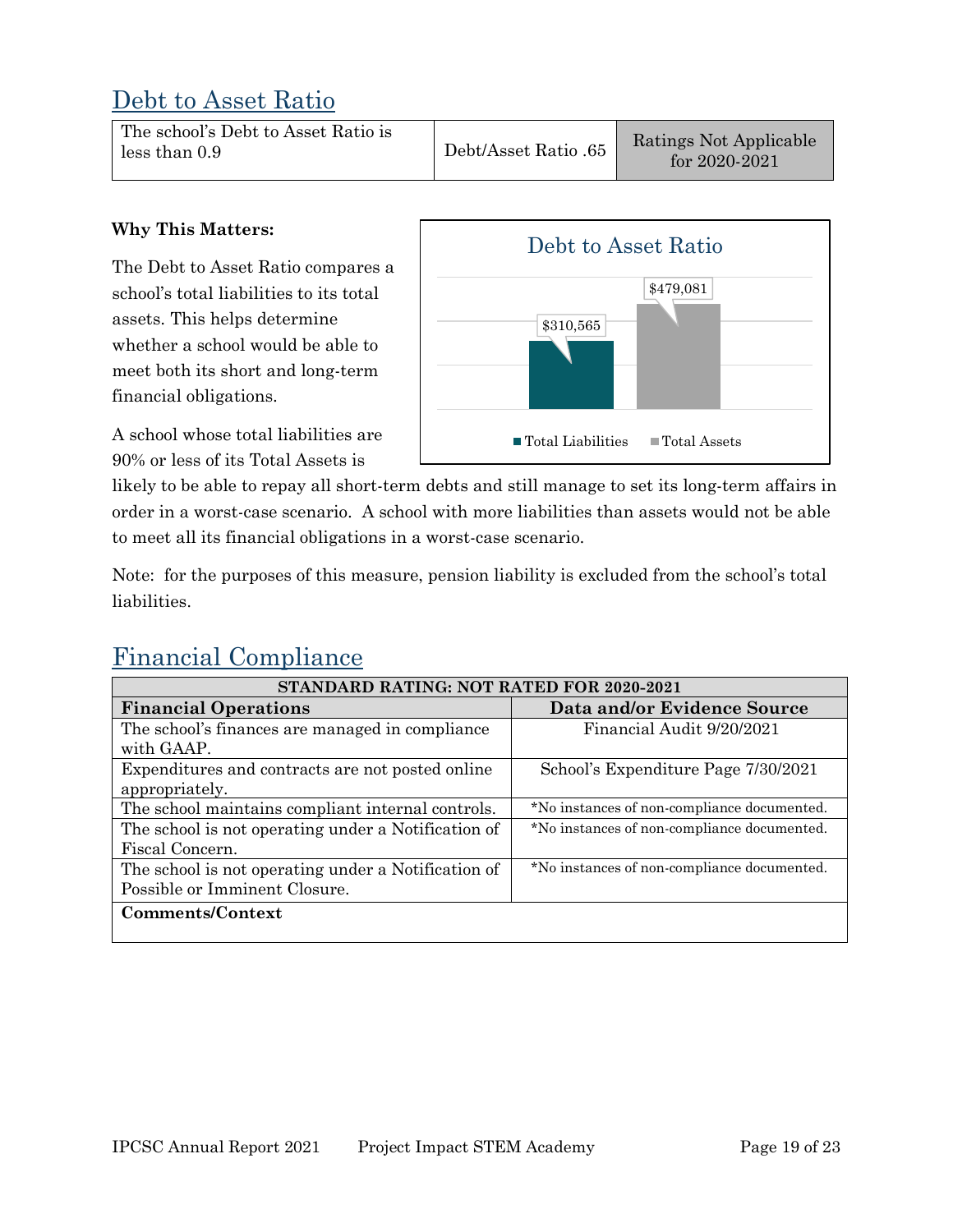# Longitudinal Financial Ratings |2018-2023

Longitudinal data provides a snapshot of a school's ratings over the school's current performance certificate (5 years).. This data helps to identify performance trends and changes over time. Schools are encouraged to consider how this data might be used to drive your strategic planning as your school approach its next renewal decision.

Notes: The 2020 framework revision removed the "cash ratio" measure and moved the existing enrollment variance measure to the financial section.

Due to the impact of the pandemic, financial outcomes are not rated for 2020-21. Additionally, the enrollment variance measure was calculated based on projected enrollment and actual enrollment (not ADA).

### Financial Near Term Health Ratings | Historical Framework

| <b>School Year</b> | Near Term Health Rating |
|--------------------|-------------------------|
| 2018-2019          | <b>GOOD STANDING</b>    |

### Financial Near Term Health Ratings | Revised Framework

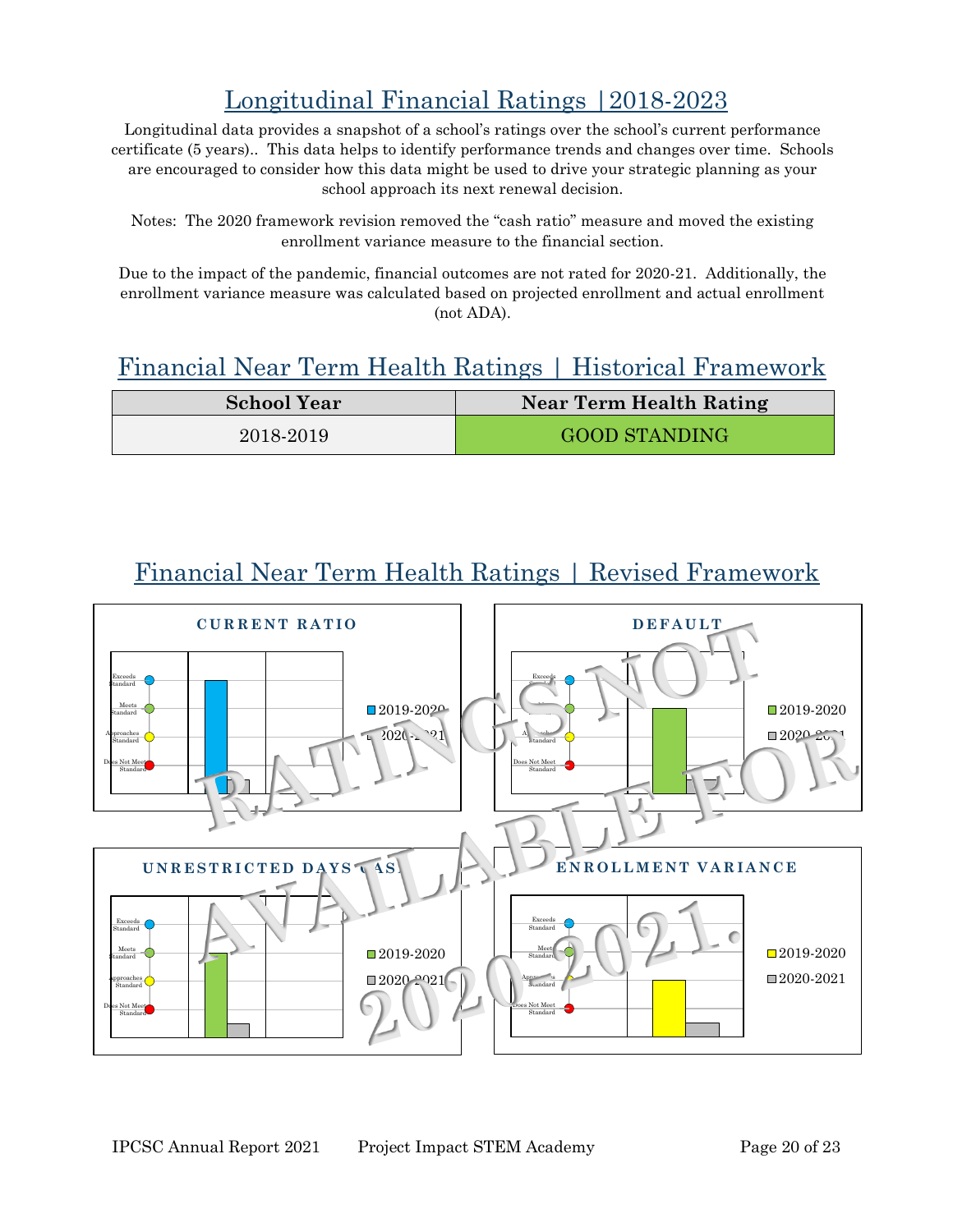# Longitudinal Financial Ratings |2018-2023

Longitudinal data provides a snapshot of a school's ratings over the school's current performance certificate (5 years).. This data helps to identify performance trends and changes over time. Schools are encouraged to consider how this data might be used to drive your strategic planning as your school approach its next renewal decision.

Notes: The 2020 framework revision removed the "cash ratio" measure and moved the existing enrollment variance measure to the financial section.

Due to the impact of the pandemic, financial outcomes are not rated for 2020-21. Additionally, the enrollment variance measure was calculated based on projected enrollment and actual enrollment (not ADA).

### Financial Sustainability Ratings | Historical Framework

| <b>School Year</b> | <b>Sustainability Rating</b> |
|--------------------|------------------------------|
| 2018-2019          | <b>GOOD STANDING</b>         |



Financial Sustainability Ratings | Revised Framework

IPCSC Annual Report 2021 Project Impact STEM Academy Page 21 of 23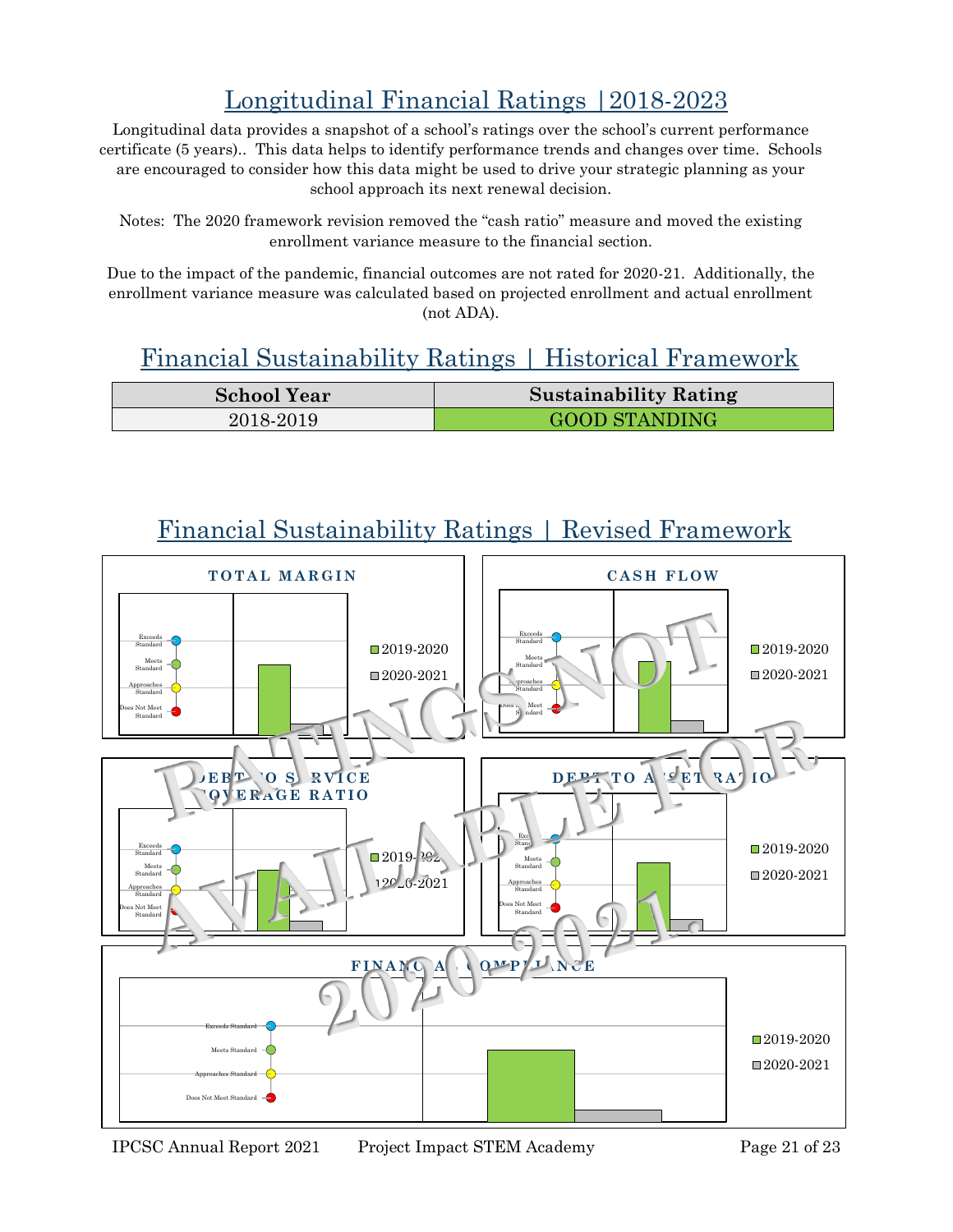### Conditional Certificate Status Update

Project Impact STEM Academy's Performance Certificate was originally approved in 2018 subject to the conditions listed below.

#### Condition 1: Condition Met

Pi STEM will achieve accreditation candidacy status by July 1, 2019, and full accreditation through the Northwest Accreditation Commission by July 1, 2021.

**Status:** Pi STEM achieved full accreditation with Cognia on March 31, 2021.

#### Condition 2: In Progress

By July 1, 2022, Pi STEM will obtain STEM certification, either as a program or as a school, at the sustaining level. Such certification shall be maintained at the sustaining level throughout the remainder of the performance certificate term.

**Status:** This condition will be assessed in July of 2022. If the school meets standard at that time, no further action will be taken. If the school does not meet standard at that time, the IPCSC must consider whether further action is necessary at its August 2022 regularly scheduled meeting.

#### Condition 3: Condition Met

By January 31, 2018, Pi STEM will submit to the PCSC office a signed, written commitment from Giza Development that Pi STEM is not committed to permanent facility construction on any specific timeline.

**Status:** This condition was met by the stated due date.